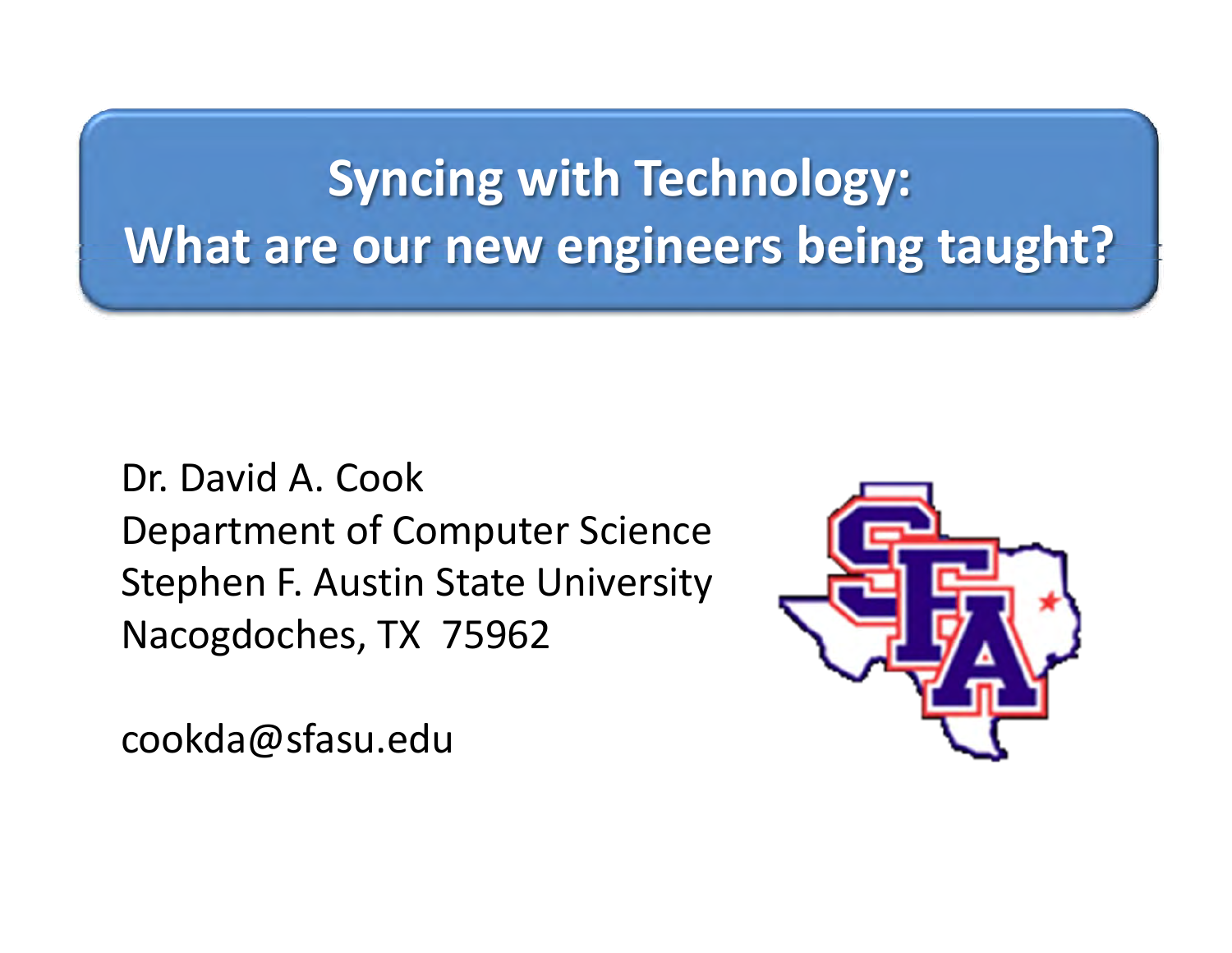| <b>Report Documentation Page</b>                                                                                                                                                                                                                                                                                                                                                                                                                                                                                                                                                                                                                                                                                                                                                                                                                                   |                             |                              |                                                   | Form Approved<br>OMB No. 0704-0188                 |                           |
|--------------------------------------------------------------------------------------------------------------------------------------------------------------------------------------------------------------------------------------------------------------------------------------------------------------------------------------------------------------------------------------------------------------------------------------------------------------------------------------------------------------------------------------------------------------------------------------------------------------------------------------------------------------------------------------------------------------------------------------------------------------------------------------------------------------------------------------------------------------------|-----------------------------|------------------------------|---------------------------------------------------|----------------------------------------------------|---------------------------|
| Public reporting burden for the collection of information is estimated to average 1 hour per response, including the time for reviewing instructions, searching existing data sources, gathering and<br>maintaining the data needed, and completing and reviewing the collection of information. Send comments regarding this burden estimate or any other aspect of this collection of information,<br>including suggestions for reducing this burden, to Washington Headquarters Services, Directorate for Information Operations and Reports, 1215 Jefferson Davis Highway, Suite 1204, Arlington<br>VA 22202-4302. Respondents should be aware that notwithstanding any other provision of law, no person shall be subject to a penalty for failing to comply with a collection of information if it<br>does not display a currently valid OMB control number. |                             |                              |                                                   |                                                    |                           |
| 1. REPORT DATE                                                                                                                                                                                                                                                                                                                                                                                                                                                                                                                                                                                                                                                                                                                                                                                                                                                     |                             |                              | <b>3. DATES COVERED</b>                           |                                                    |                           |
| <b>MAY 2011</b>                                                                                                                                                                                                                                                                                                                                                                                                                                                                                                                                                                                                                                                                                                                                                                                                                                                    |                             | 2. REPORT TYPE               |                                                   | 00-00-2011 to 00-00-2011                           |                           |
| <b>4. TITLE AND SUBTITLE</b>                                                                                                                                                                                                                                                                                                                                                                                                                                                                                                                                                                                                                                                                                                                                                                                                                                       |                             |                              |                                                   | 5a. CONTRACT NUMBER                                |                           |
| Syncing with Technology: What are our new engineers being taught?                                                                                                                                                                                                                                                                                                                                                                                                                                                                                                                                                                                                                                                                                                                                                                                                  |                             |                              |                                                   | 5b. GRANT NUMBER                                   |                           |
|                                                                                                                                                                                                                                                                                                                                                                                                                                                                                                                                                                                                                                                                                                                                                                                                                                                                    |                             |                              |                                                   | <b>5c. PROGRAM ELEMENT NUMBER</b>                  |                           |
| 6. AUTHOR(S)                                                                                                                                                                                                                                                                                                                                                                                                                                                                                                                                                                                                                                                                                                                                                                                                                                                       |                             |                              |                                                   | <b>5d. PROJECT NUMBER</b>                          |                           |
|                                                                                                                                                                                                                                                                                                                                                                                                                                                                                                                                                                                                                                                                                                                                                                                                                                                                    |                             |                              |                                                   | <b>5e. TASK NUMBER</b>                             |                           |
|                                                                                                                                                                                                                                                                                                                                                                                                                                                                                                                                                                                                                                                                                                                                                                                                                                                                    |                             |                              |                                                   | <b>5f. WORK UNIT NUMBER</b>                        |                           |
| 7. PERFORMING ORGANIZATION NAME(S) AND ADDRESS(ES)<br><b>Stephen F. Austin State University, Department of Computer</b><br>Science, Nacogdoches, TX, 75962                                                                                                                                                                                                                                                                                                                                                                                                                                                                                                                                                                                                                                                                                                         |                             |                              |                                                   | 8. PERFORMING ORGANIZATION<br><b>REPORT NUMBER</b> |                           |
| 9. SPONSORING/MONITORING AGENCY NAME(S) AND ADDRESS(ES)                                                                                                                                                                                                                                                                                                                                                                                                                                                                                                                                                                                                                                                                                                                                                                                                            |                             |                              |                                                   | 10. SPONSOR/MONITOR'S ACRONYM(S)                   |                           |
|                                                                                                                                                                                                                                                                                                                                                                                                                                                                                                                                                                                                                                                                                                                                                                                                                                                                    |                             |                              |                                                   | <b>11. SPONSOR/MONITOR'S REPORT</b><br>NUMBER(S)   |                           |
| 12. DISTRIBUTION/AVAILABILITY STATEMENT<br>Approved for public release; distribution unlimited                                                                                                                                                                                                                                                                                                                                                                                                                                                                                                                                                                                                                                                                                                                                                                     |                             |                              |                                                   |                                                    |                           |
| <b>13. SUPPLEMENTARY NOTES</b><br>Presented at the 23rd Systems and Software Technology Conference (SSTC), 16-19 May 2011, Salt Lake<br>City, UT. Sponsored in part by the USAF. U.S. Government or Federal Rights License                                                                                                                                                                                                                                                                                                                                                                                                                                                                                                                                                                                                                                         |                             |                              |                                                   |                                                    |                           |
| 14. ABSTRACT                                                                                                                                                                                                                                                                                                                                                                                                                                                                                                                                                                                                                                                                                                                                                                                                                                                       |                             |                              |                                                   |                                                    |                           |
| <b>15. SUBJECT TERMS</b>                                                                                                                                                                                                                                                                                                                                                                                                                                                                                                                                                                                                                                                                                                                                                                                                                                           |                             |                              |                                                   |                                                    |                           |
| 16. SECURITY CLASSIFICATION OF:<br>17. LIMITATION OF                                                                                                                                                                                                                                                                                                                                                                                                                                                                                                                                                                                                                                                                                                                                                                                                               |                             |                              |                                                   | 18. NUMBER                                         | 19a. NAME OF              |
| a. REPORT<br>unclassified                                                                                                                                                                                                                                                                                                                                                                                                                                                                                                                                                                                                                                                                                                                                                                                                                                          | b. ABSTRACT<br>unclassified | c. THIS PAGE<br>unclassified | <b>ABSTRACT</b><br>Same as<br><b>Report (SAR)</b> | OF PAGES<br>28                                     | <b>RESPONSIBLE PERSON</b> |

**Standard Form 298 (Rev. 8-98)**<br>Prescribed by ANSI Std Z39-18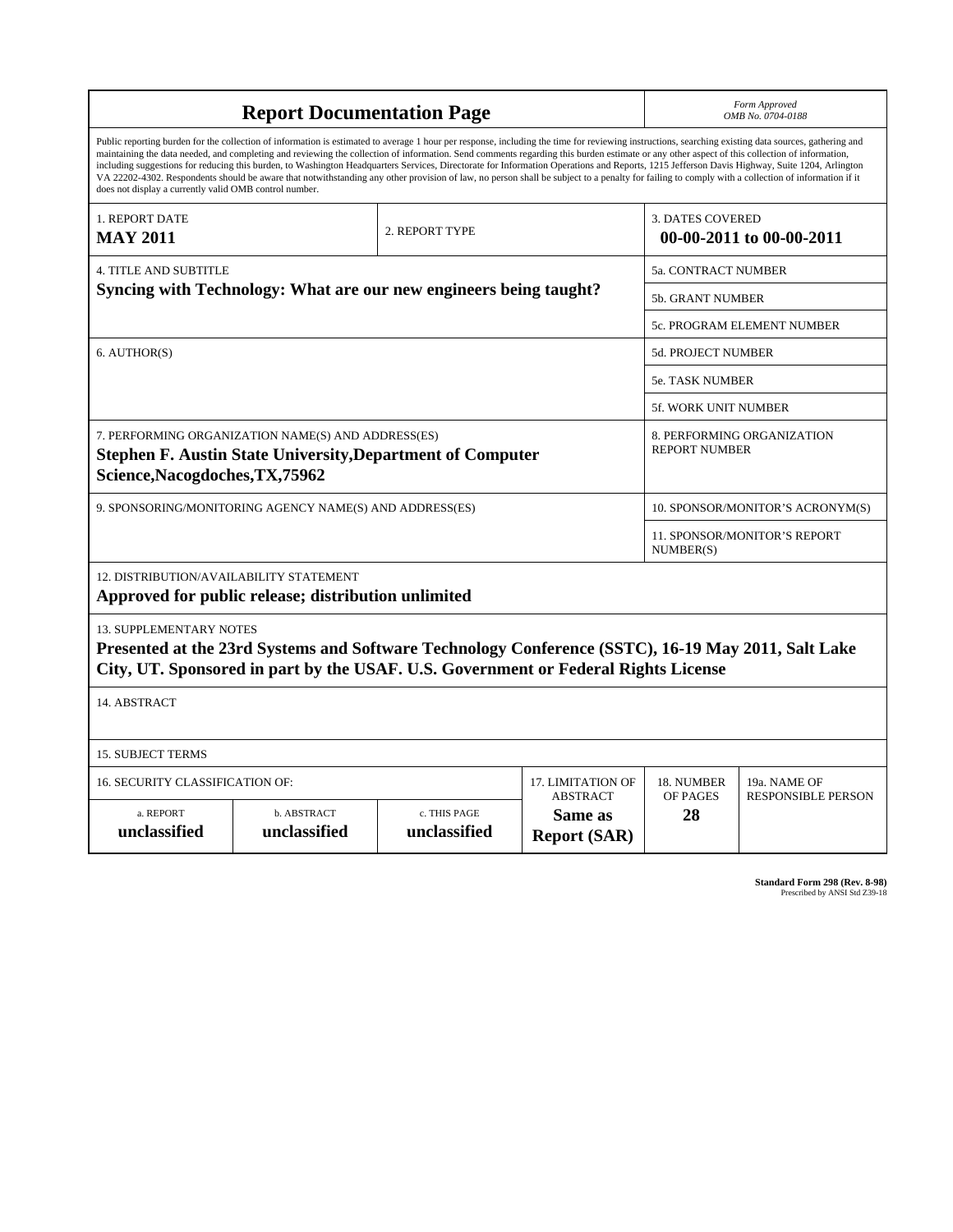# Why this talk

- I consult with organizations that hire new graduates
- These graduates come with different degrees
	- –**– Engineering (usually electrical)**
	- –— Computer Science
	- – $-$  Computer and Information Systems
	- – $-$  Information Technology
- Much of this this talk comes from feedback from our Advisory Board and also from interviewing corporations that have had recent hires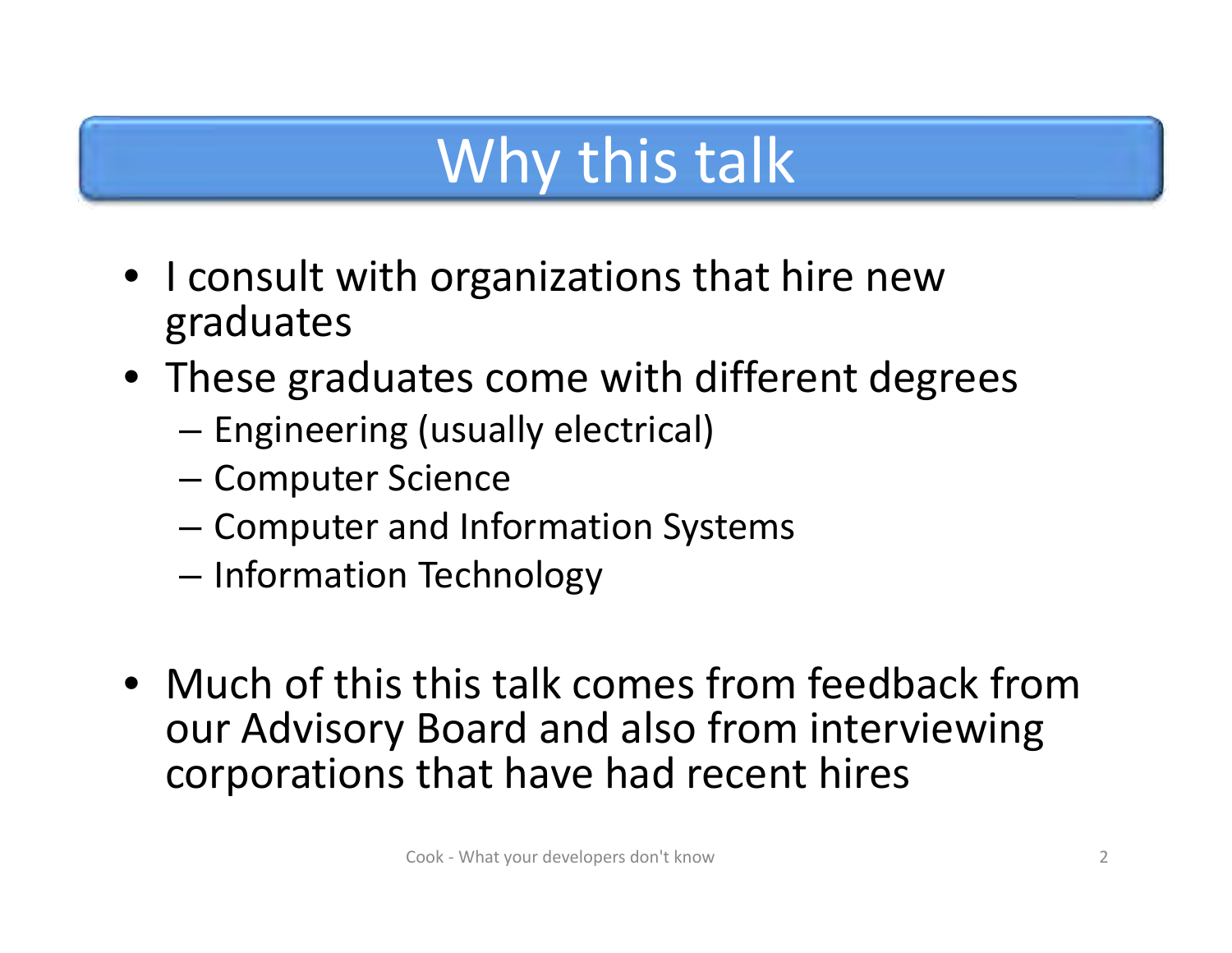# Skills for large‐scale development

- Team Dynamics
- Software Processes and basic programming skills
- Software Lifecycles
	- Traditional
	- –— Agile
- Requirements Engineering
- Software Design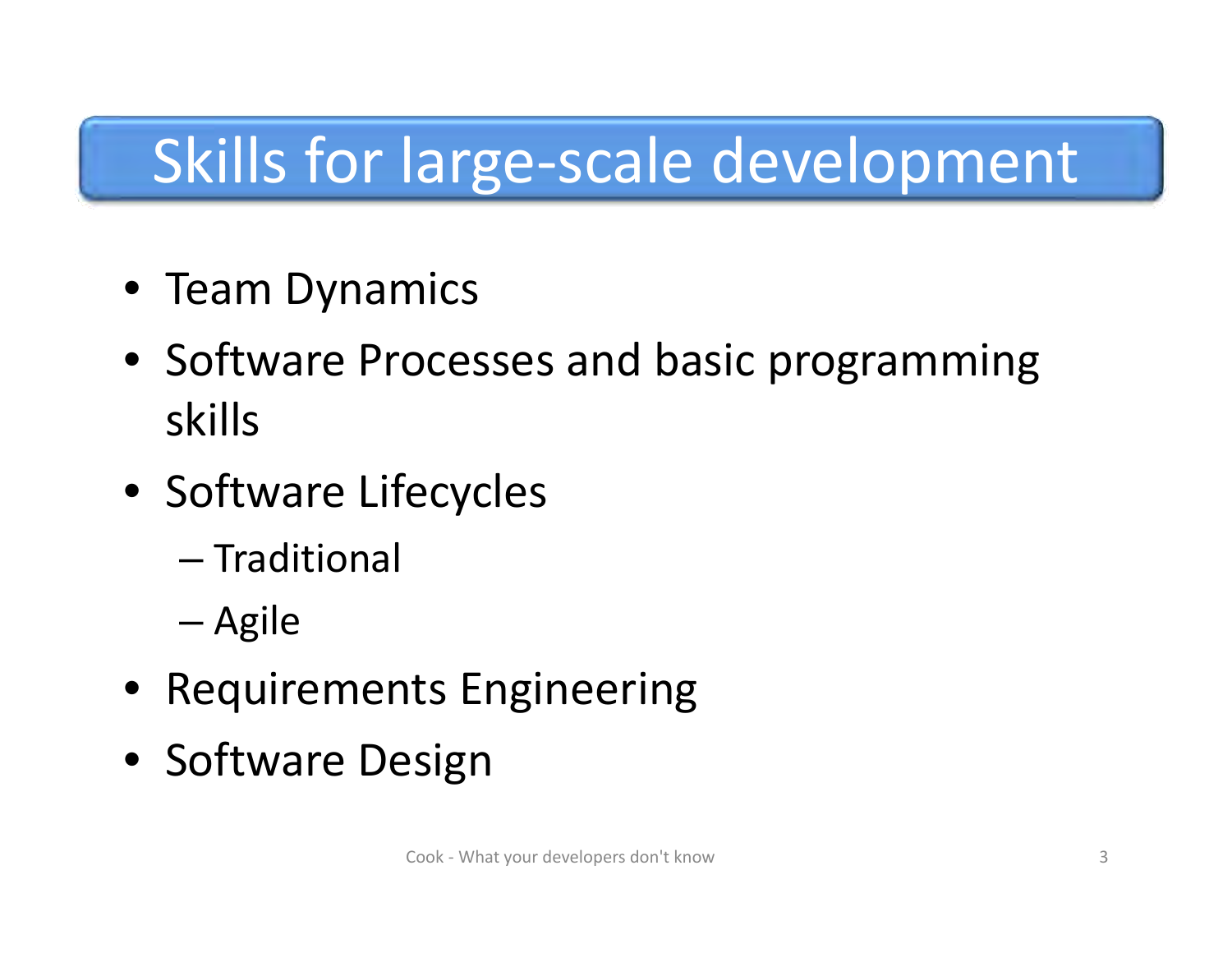## Let's start with the basics

• Most graduates have <sup>a</sup> "working" knowledge of (AT MOST) two languages  $-$  For a loose definition of "working"  $\,$ 

• This assumes that they come from the CS/CIS/IT side of the house

–

• Many Engineers know only one language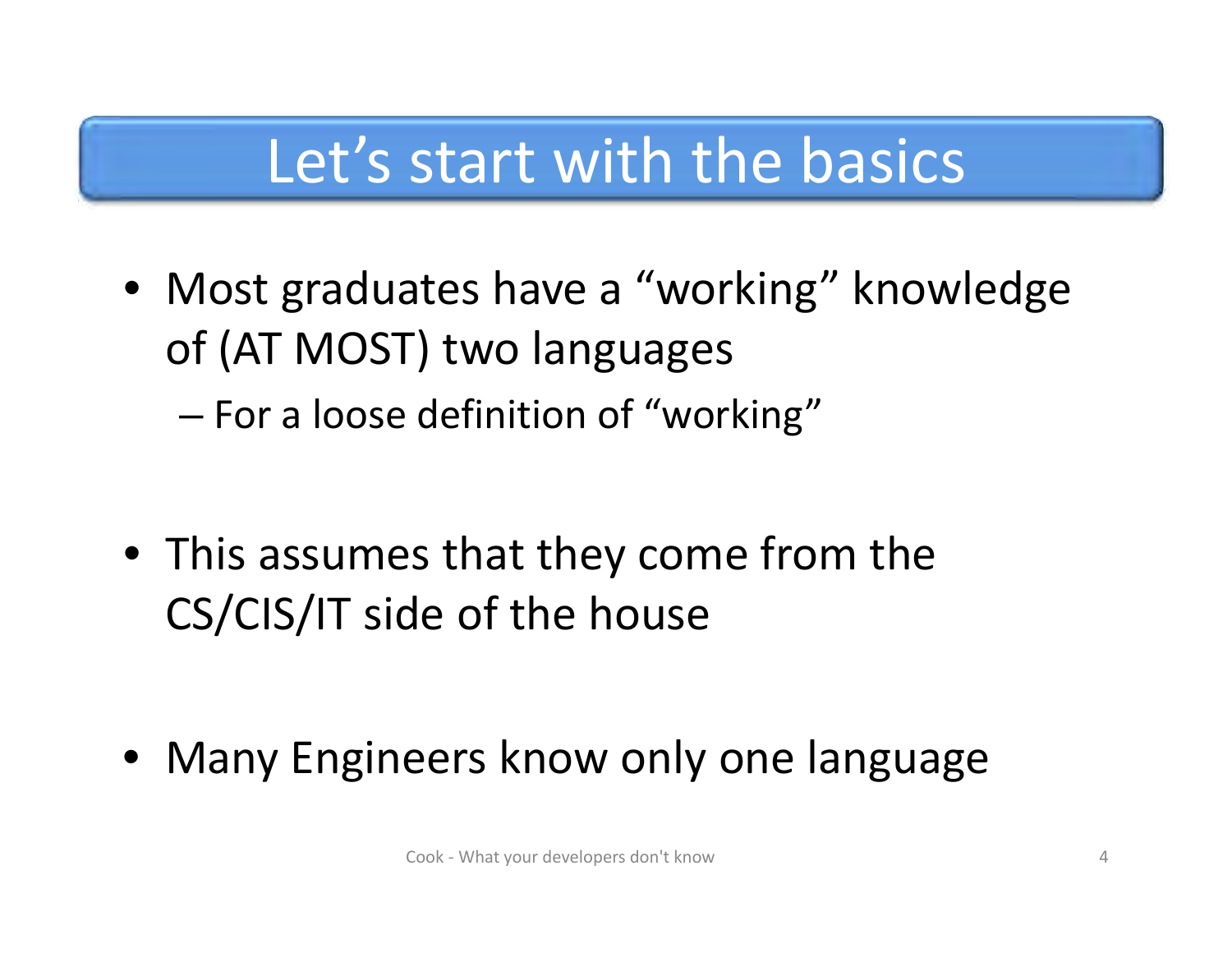# Let's start with the basics

- Typical choices
	- –Java (usually on Windows)
	- –C++ (mostly on Windows)
	- –Visual Basic (which means Windows only)
- Problem most colleges and universities have fallen in love with Object‐Oriented languages
- Outcome the students know classes and methods, but have problem with basic programming skills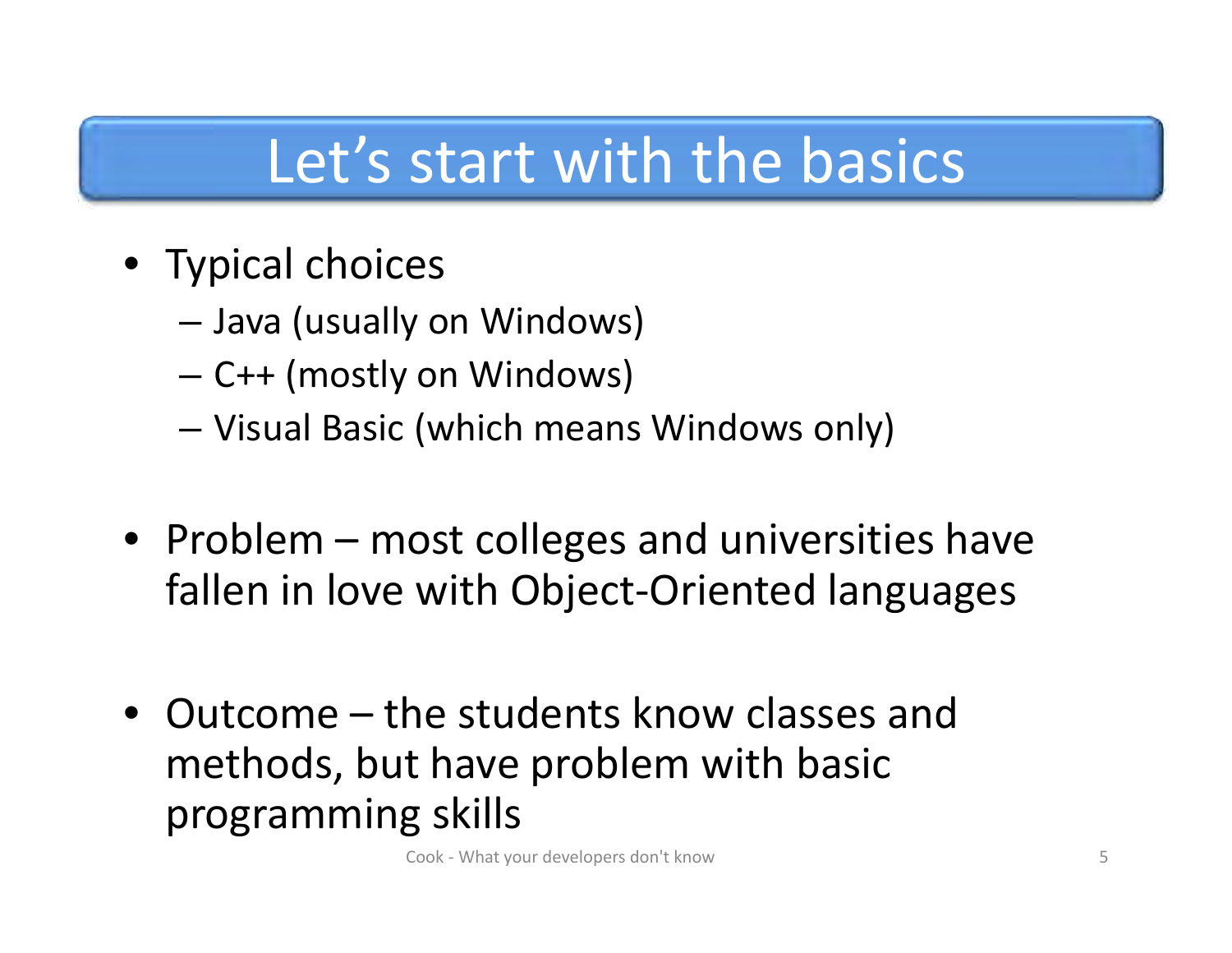## Language Issues

• Students have learned to rely upon rich class‐ libraries with exotic methods for everything

• They can't perform tasks such as parsing arrays, working with multi‐dimensional arrays, sorting, or searching

 $\bullet$ Many are unable to declare and use pointers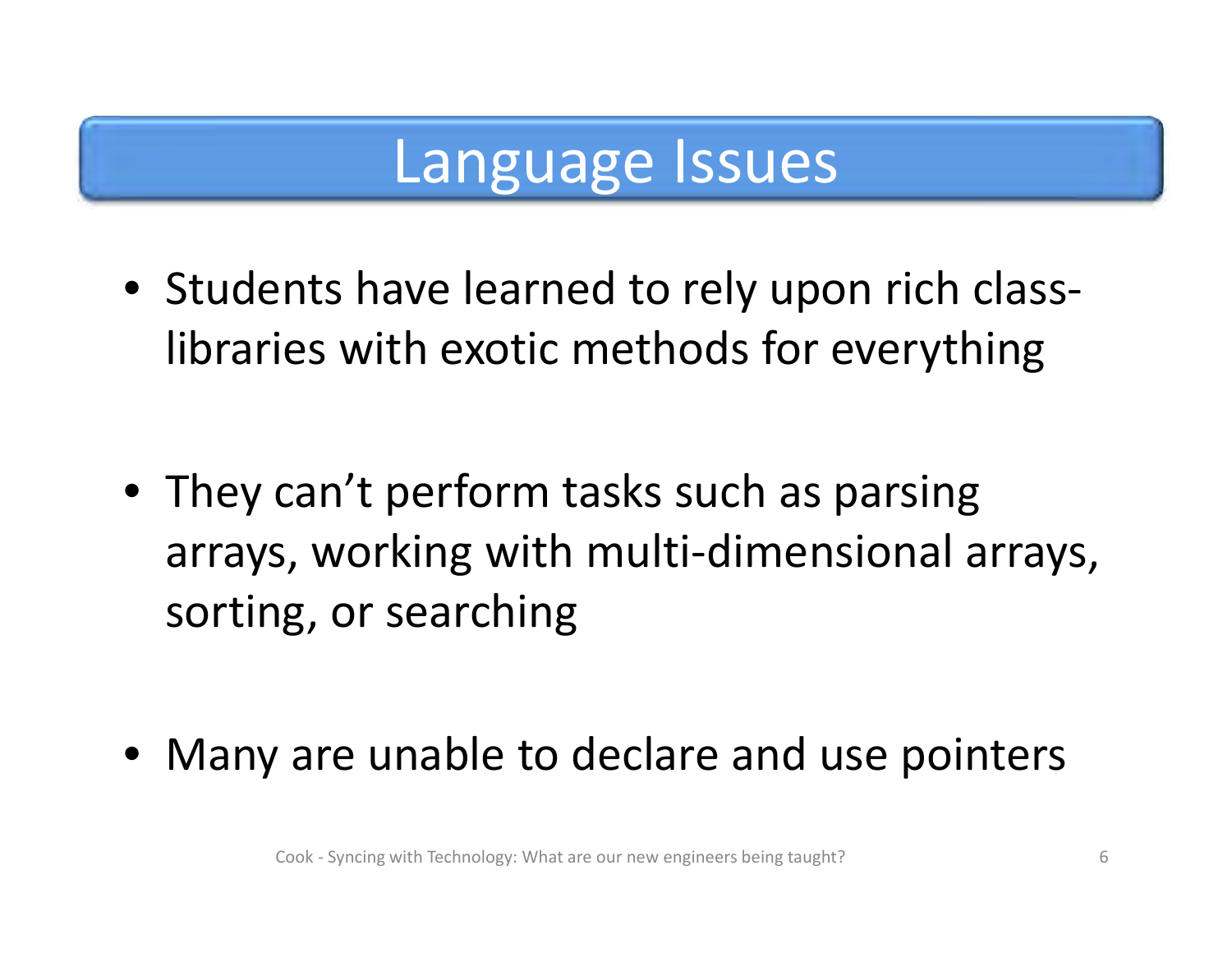# Language Problems

• It takes months to become useful in newlanguages, and may require years to become proficient in writing code

• Unable to contribute effectively on legacy code

• Unable to do maintenance!!!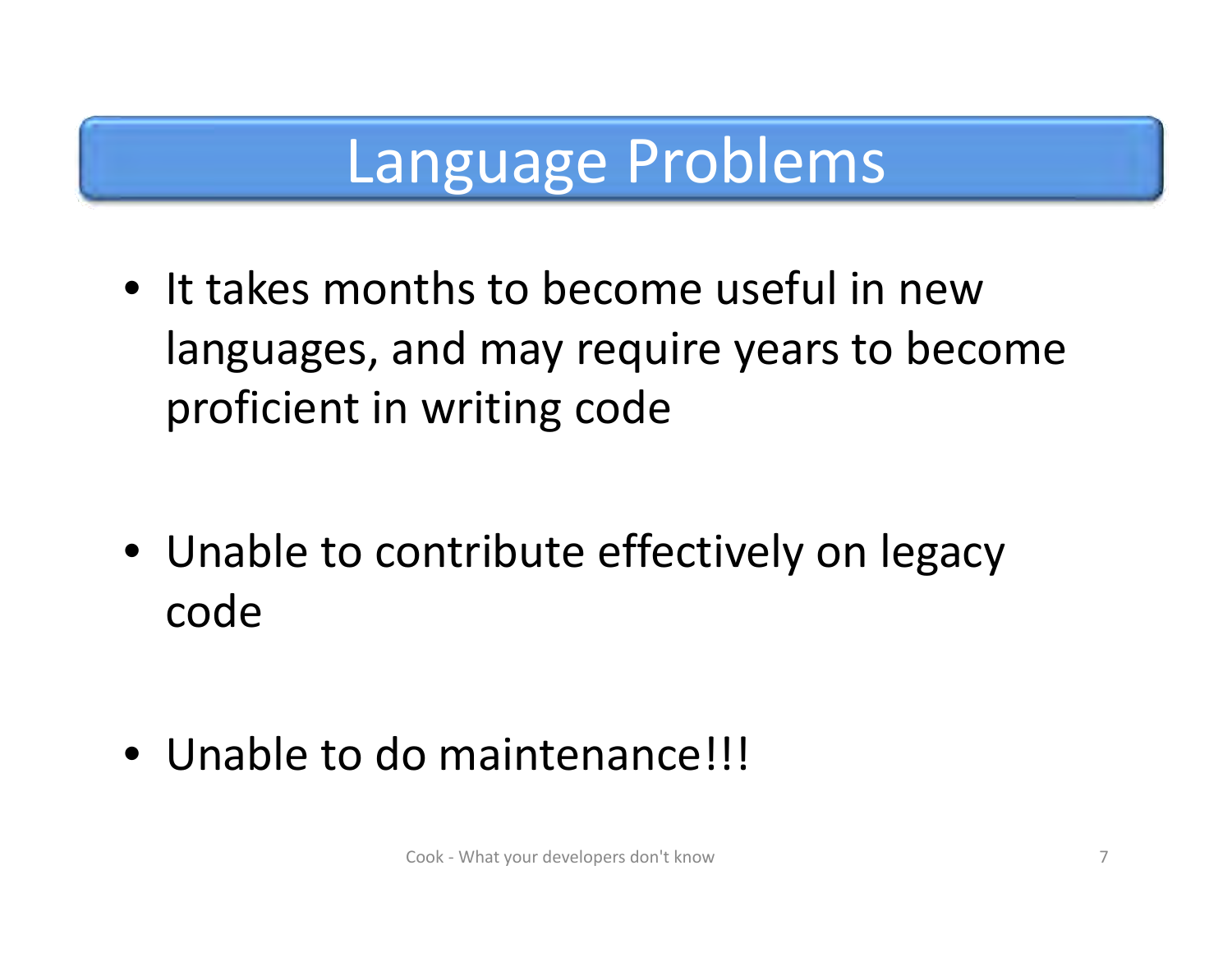# To combat this problem

- Be wary of new hires who claim to be experienced in multiple languages
- Plan on giving them time to learn features of languages
- Give then <sup>a</sup> mentor, and consider formal language training (in‐house)
- Be very afraid of self‐taught self‐proclaimed experts. Teach new hires to share code and skills, and learn from others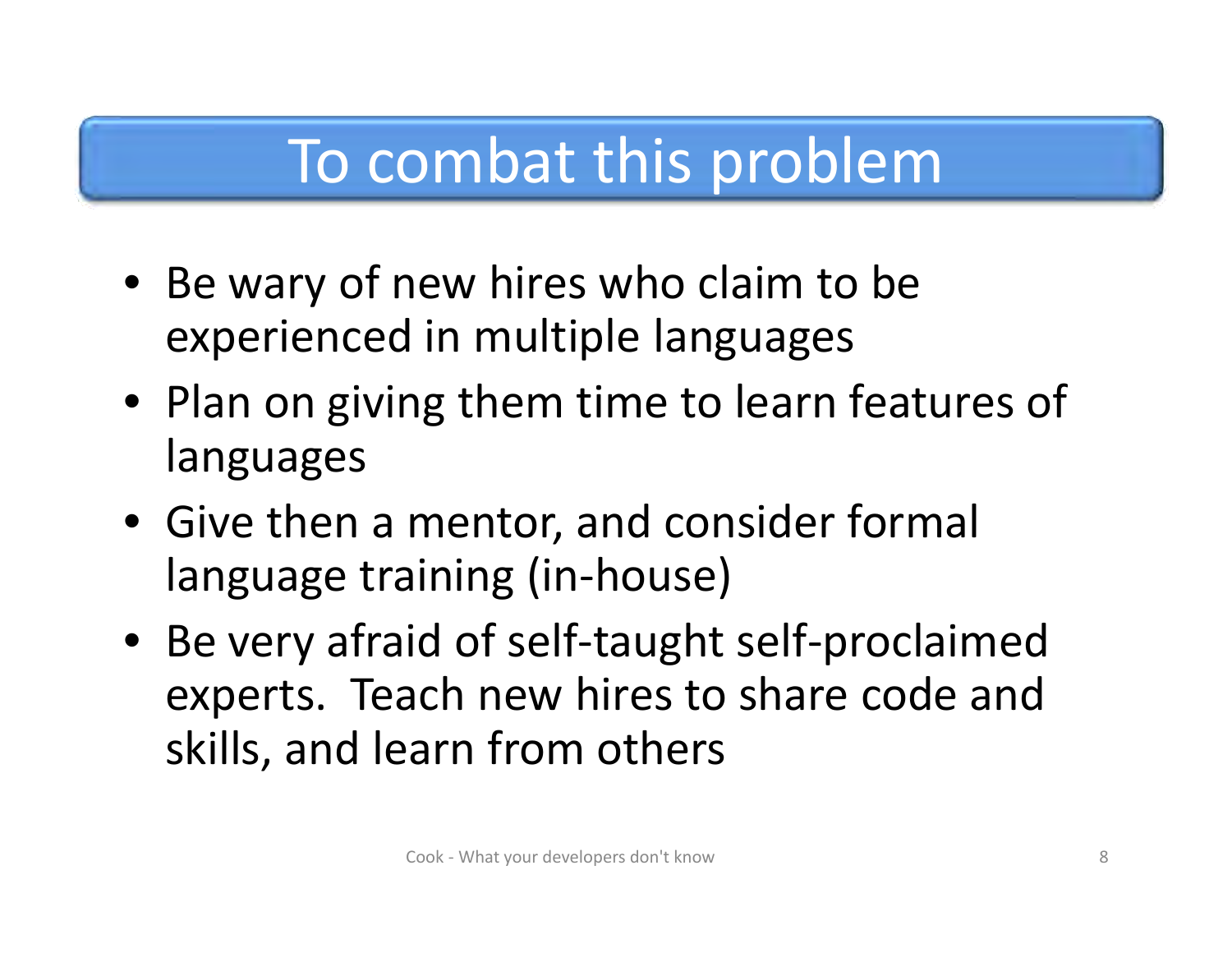## Software Processes

• Most new hires are unfamiliar with basic debugging and testing techniques

• They do not even know enough to know they need help

• Consider workshops to teach these important skills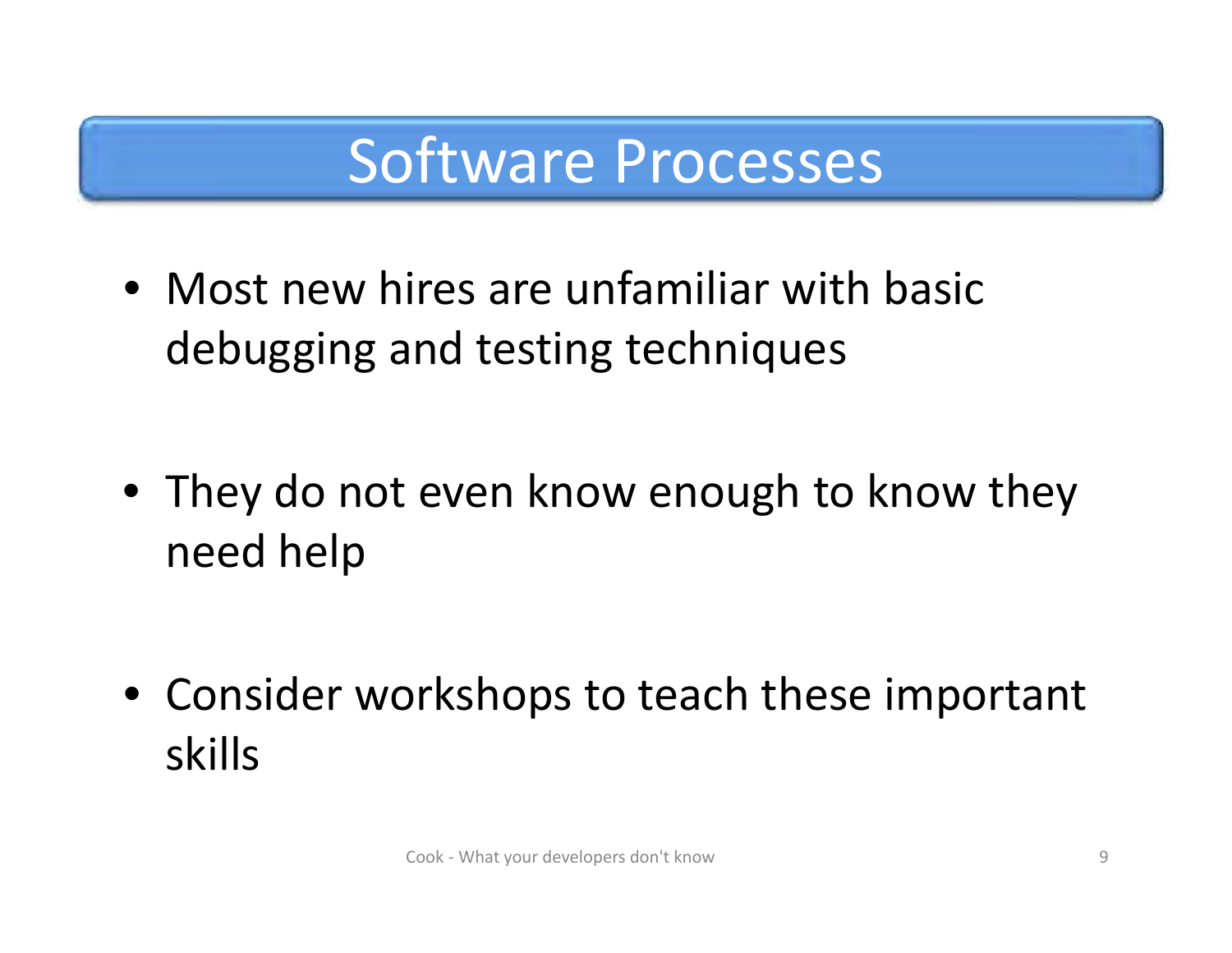## Software Processes

- Most new hires are used to code that is run once, then discarded.
- "Student code" mentality little documentation, little design and planning. They don't understand coding for maintenance!
- It requires <sup>a</sup> different mindset to effectively write code that runs 24/7, and will be around for years and years.



Parisi, Permission required for use.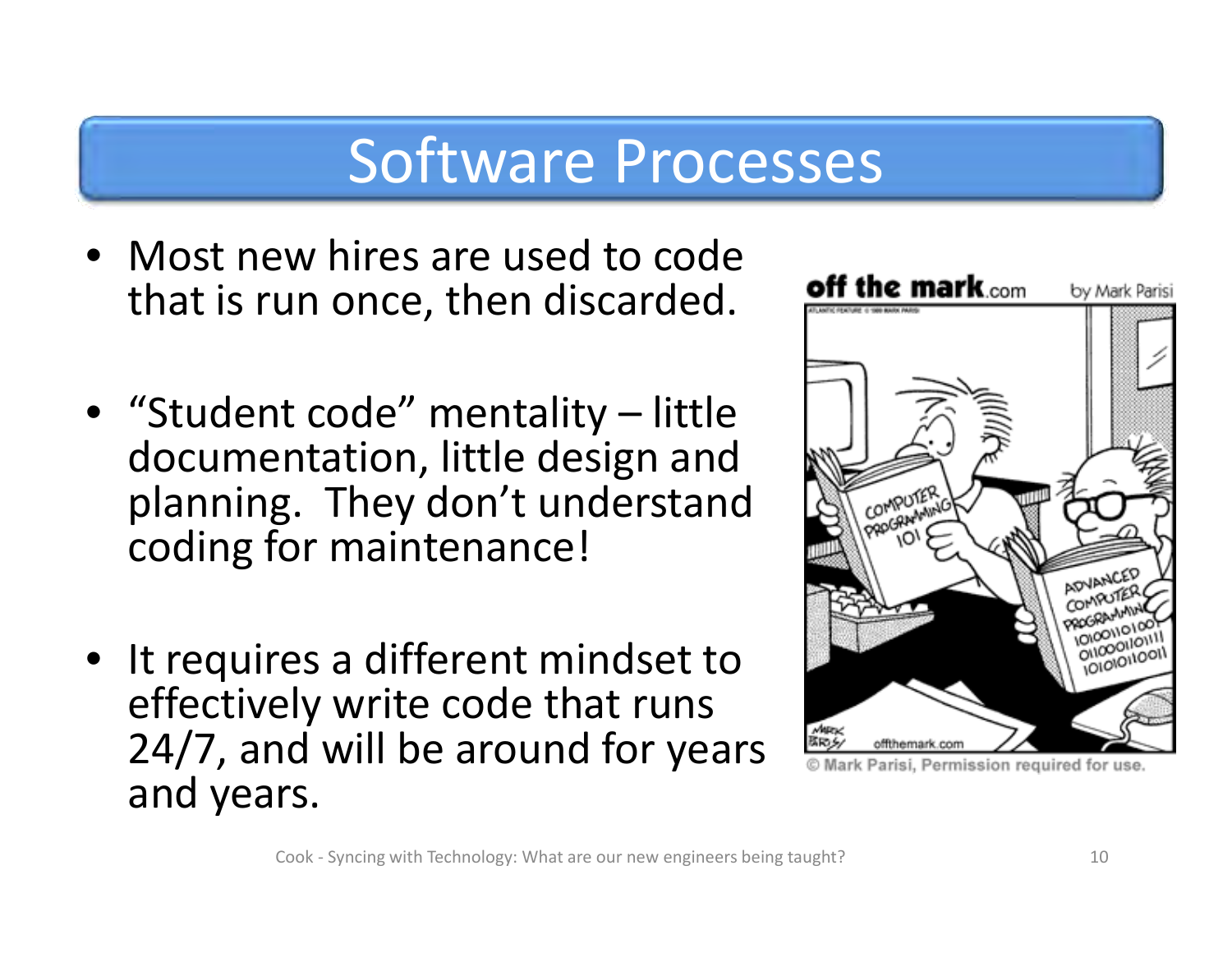# They have few team skills

- Unable to design or code well in <sup>a</sup> team
	- Not used to being "cog" when all they can see is <sup>a</sup> wheel
- Unused to testing/debugging/reading other developers' code
- Solution force team skills upon them. During hiring interviews, evaluate them as potential team members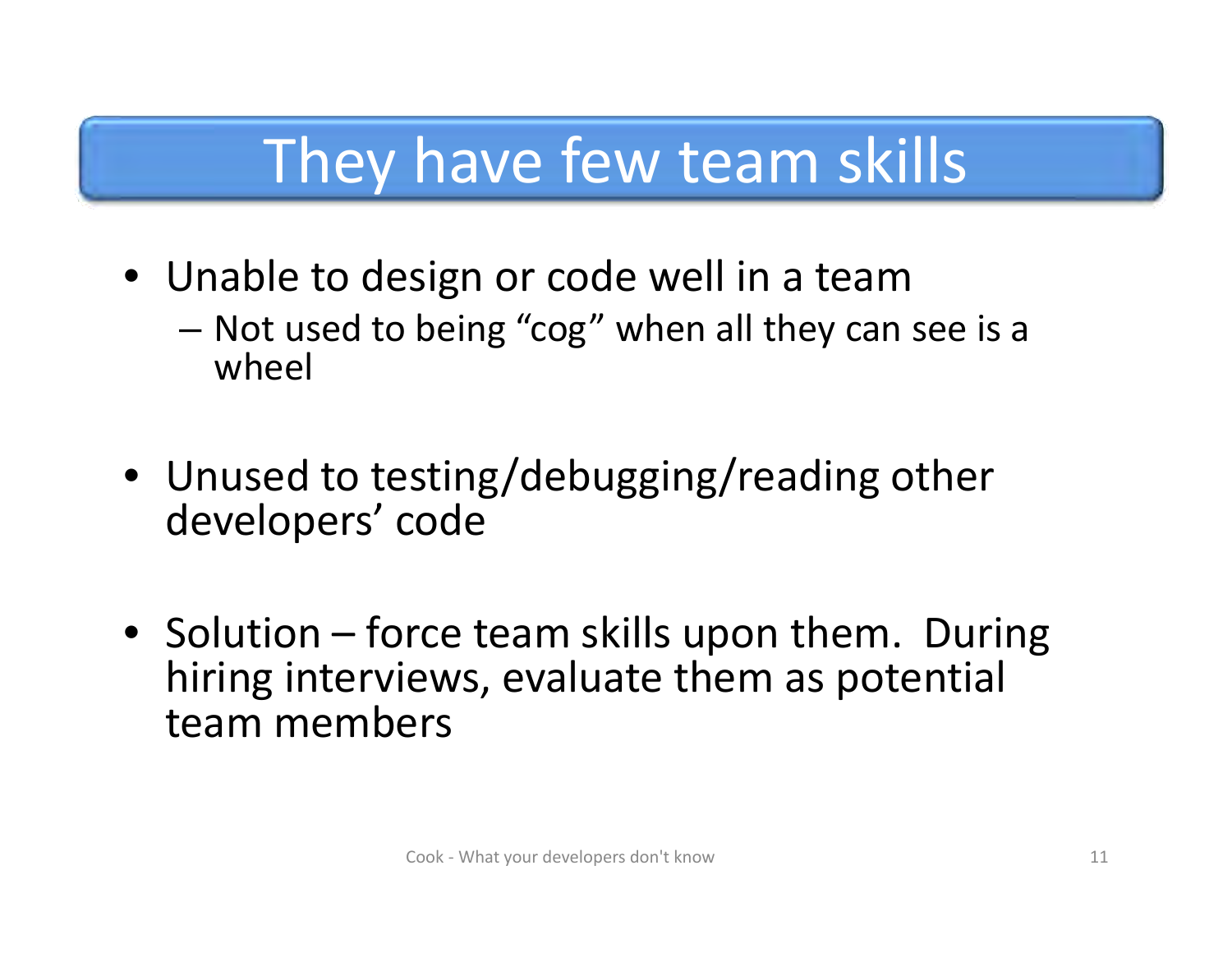#### Because they lack software engineering skills …

• They are unfamiliar with planning

• Most are unaware of the "time sink" of meetings

• They are more deadline driven (and tend to overestimate their ability to slam code out at the last minute)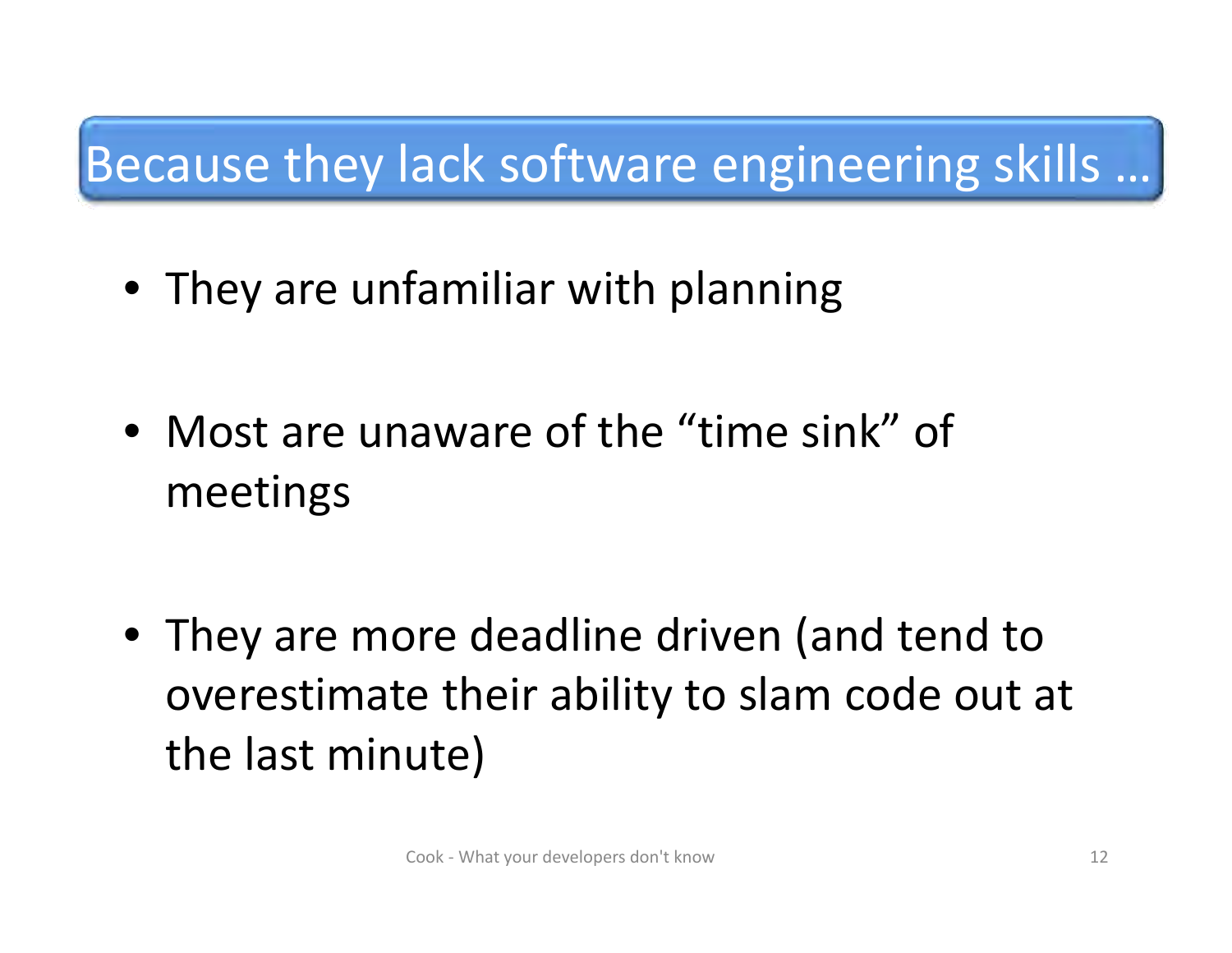# This is not as bad as you think!

- Shift from milestones to "inch‐pebbles"
- Shift them to Agile methodologies, where short‐term deadlines are more appropriate
- Agile methods force new hires into planning and team interaction

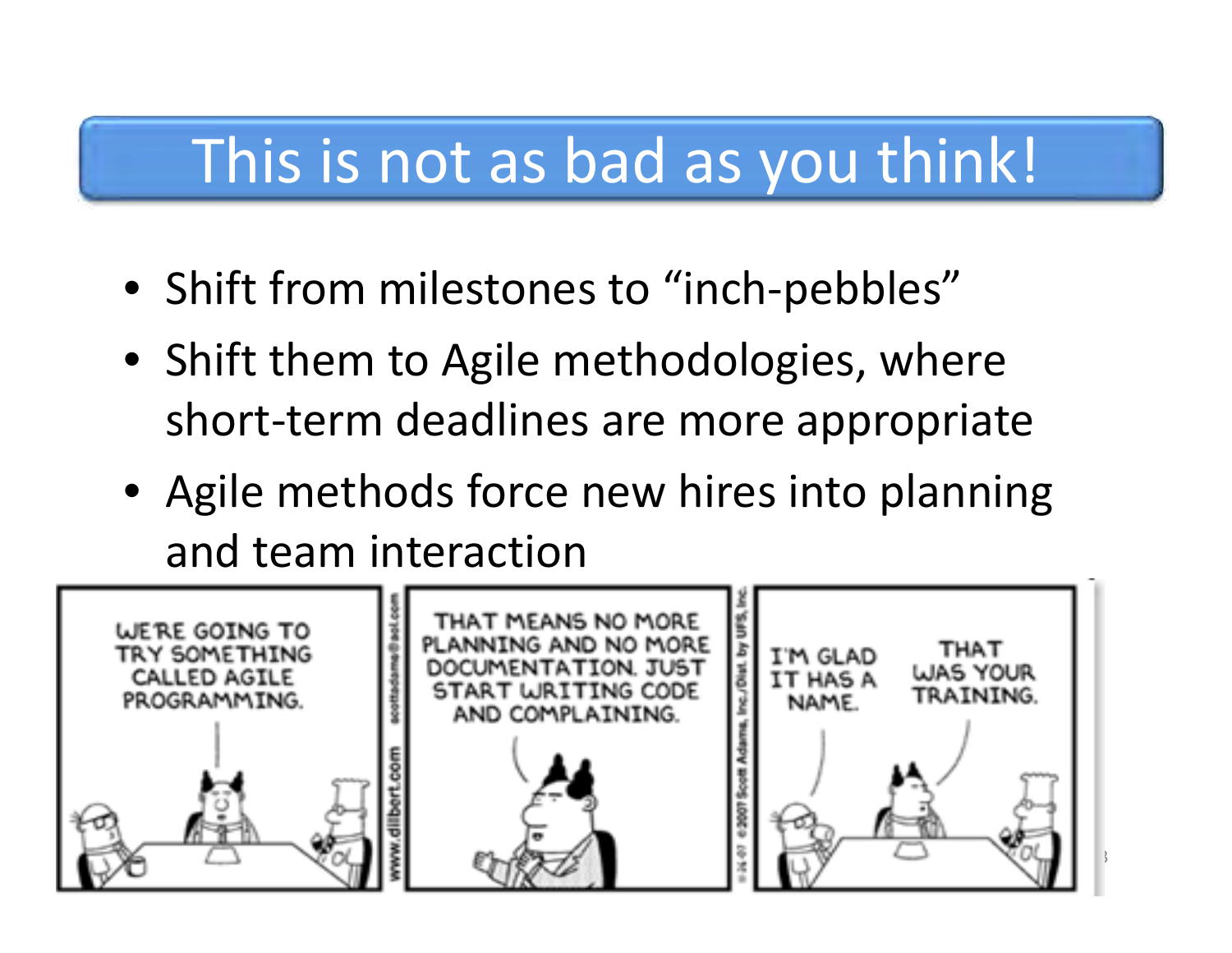## Requirements

• DO NOT expect new hires to be able to gather or organize requirements

• They are used to having assignments handed out to them

• They often learn well from "focused failure" in a non ‐threatening manner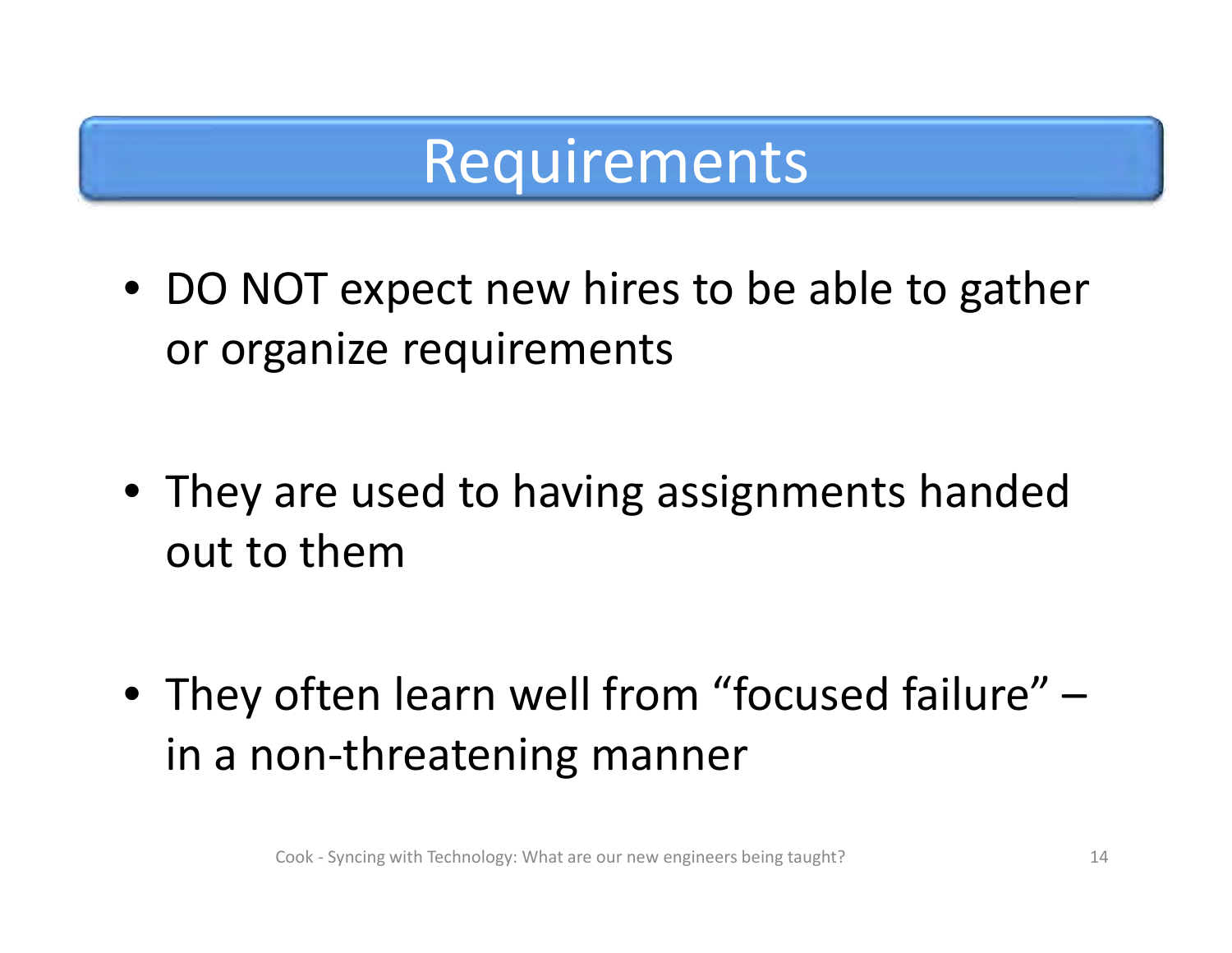#### Lack of formal software processes..

• Often leads to code‐focused mentality

• Few know how to manage complexity, cohesiveness and coupling

• Only <sup>a</sup> few are used to anything other than simple module design (which is mostly useless, anyway)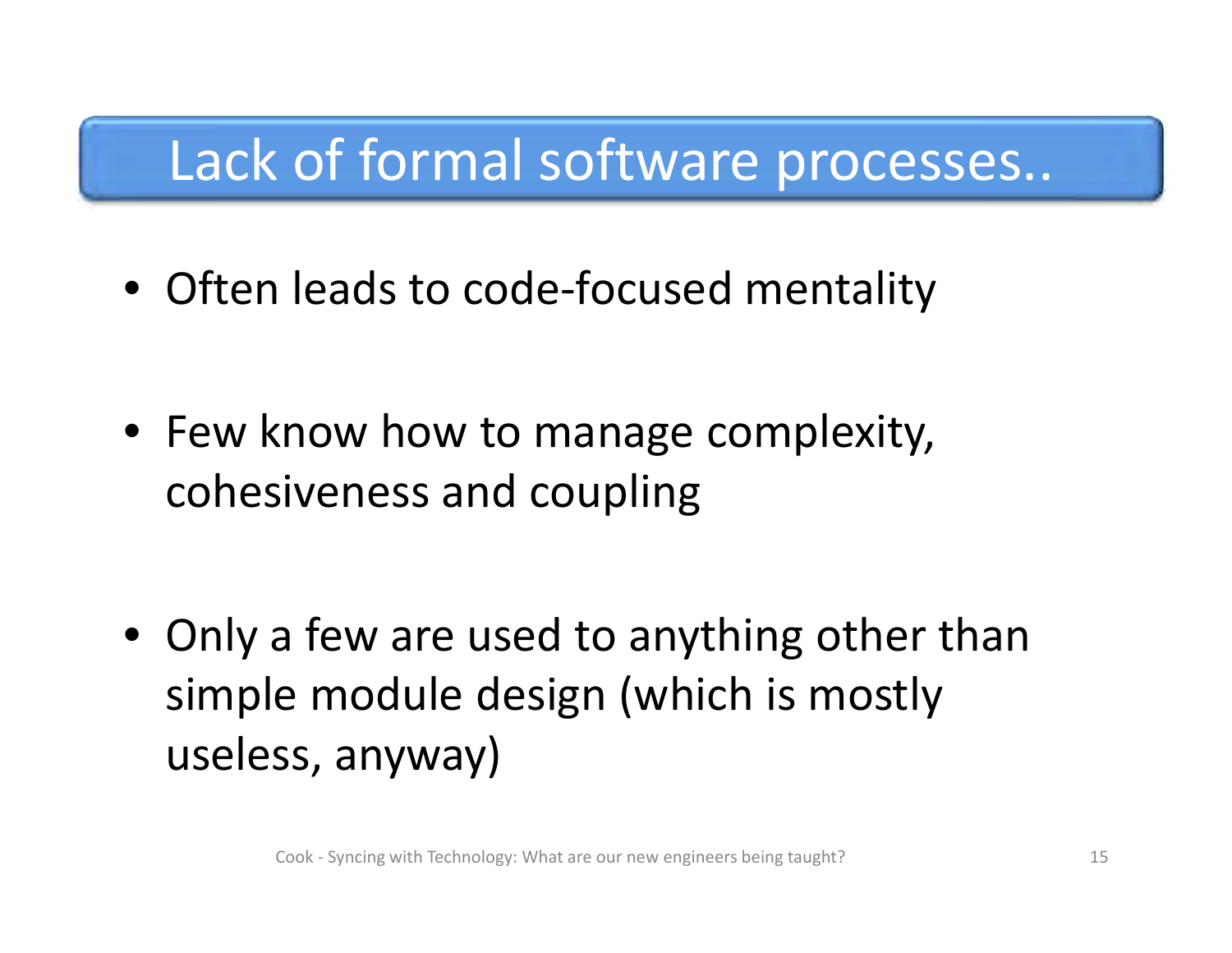# To combat this..

• Introduce them to

- Architectural Design
- –— Interface Design
- Data Design (although this is an area that some are VERY good at!)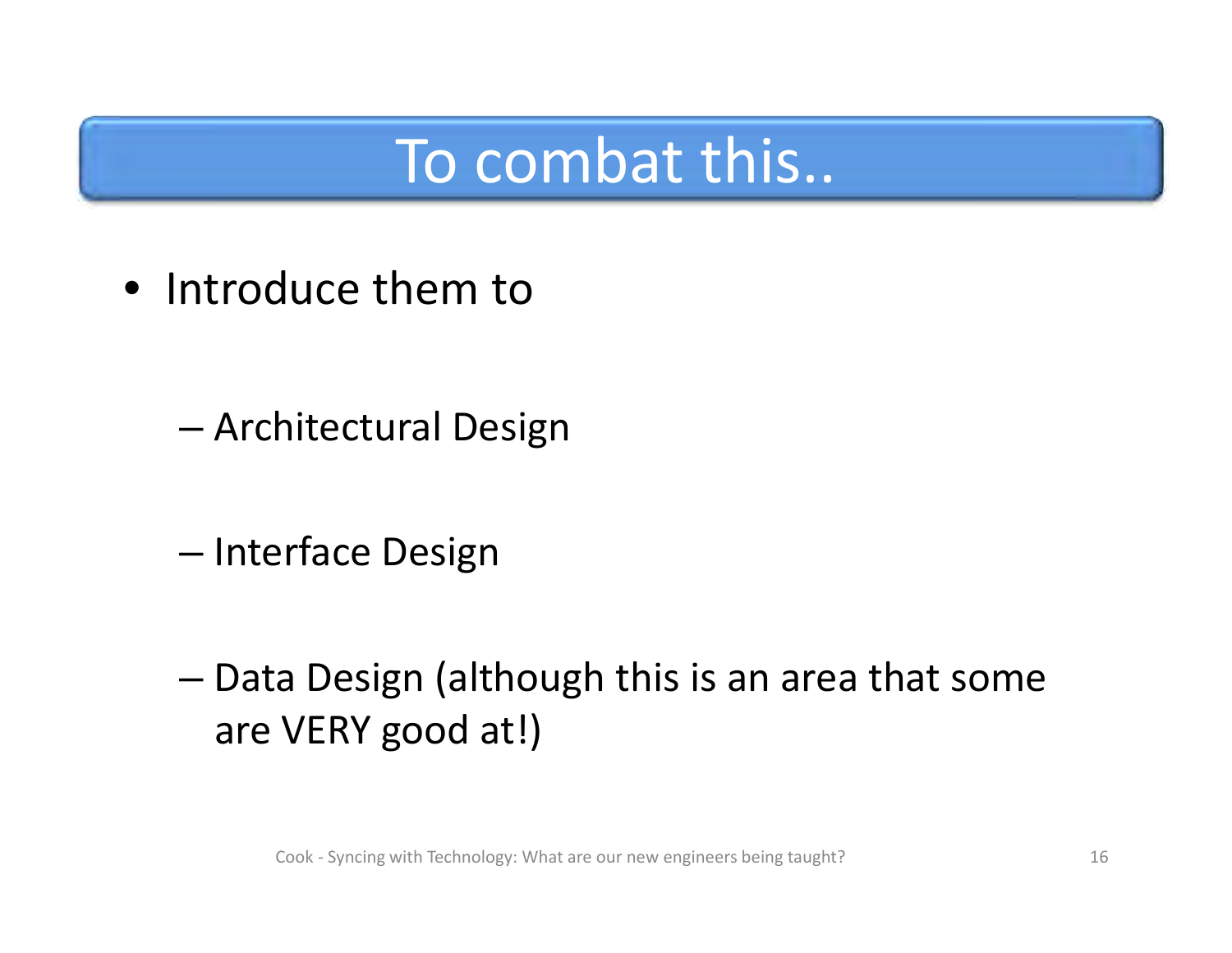# Why it's not as bad as you think!

- Note that "Law Schools" are not "lawyer schools" – they teach the "theory of the law", not how to be an attorney.
- Medical Schools make graduates an "M.D.", but still require 4 years of internship to become <sup>a</sup> "Practicing Doctor".
- Hire for the "near future" if you use new hires. If you need immediate skills, be prepared to hire more experienced (and more expensive) developers.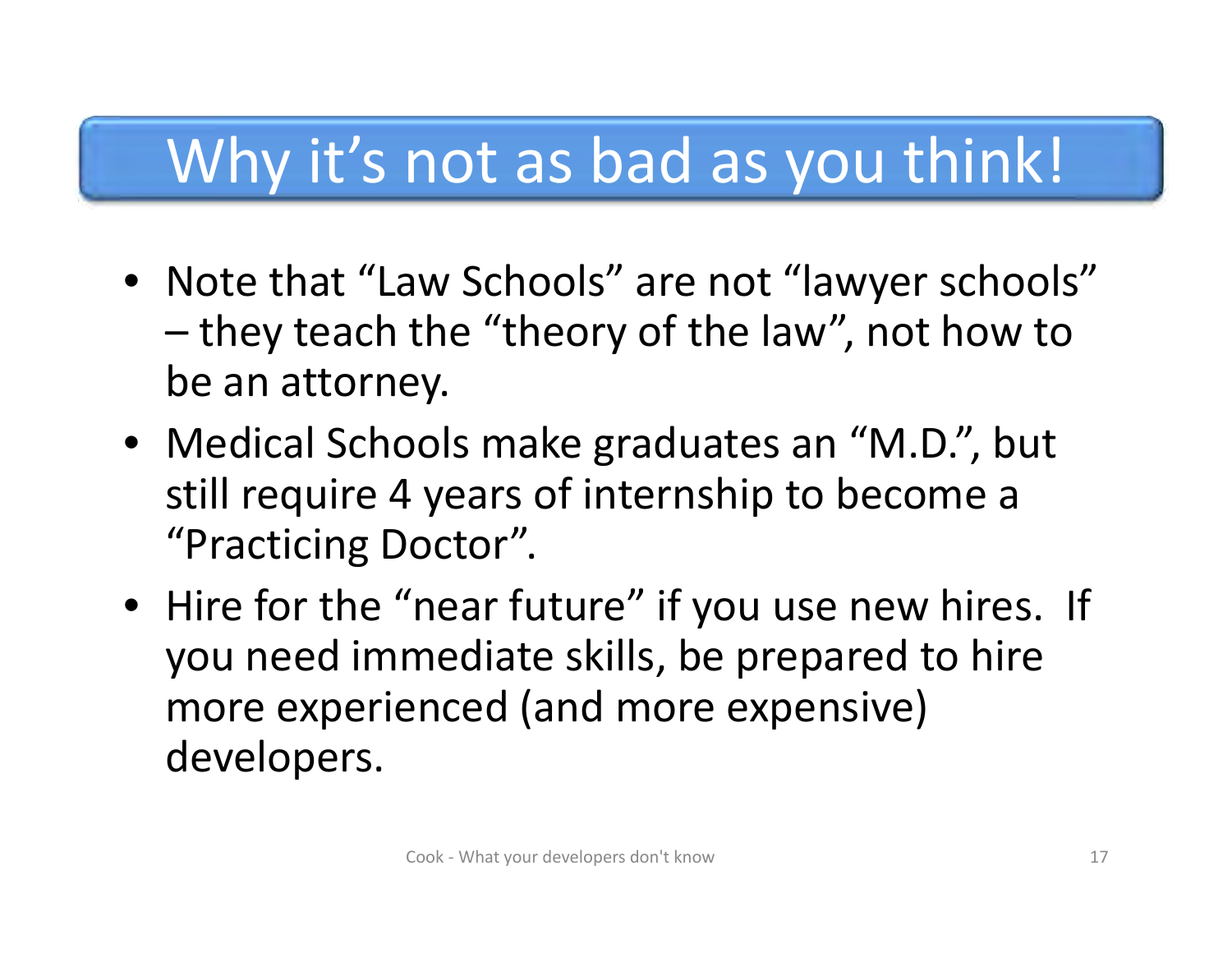# What you can do!

• Assume that new developers straight out of college will need some time to become both technically and interpersonally proficient.

• Take steps to meet their needs on both of these topics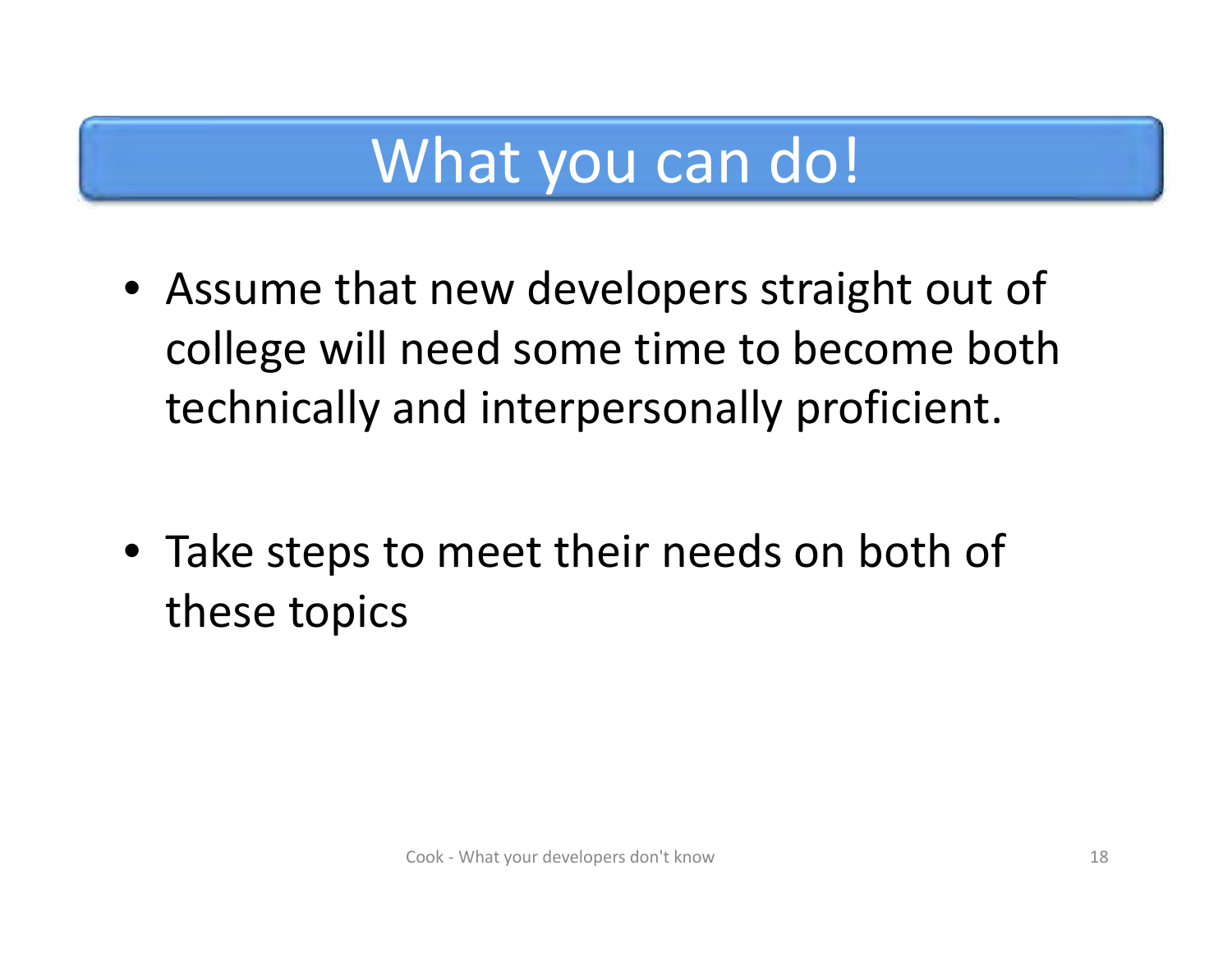# Technical skills

- Assume that pride (and insecurity) will keep new developers from asking for help.
- Classes or workshops should not be limited to those who request them – they should be presented as "skill enhancers" that all "keep new developers sharp".
- New hires are often timid about asking for training.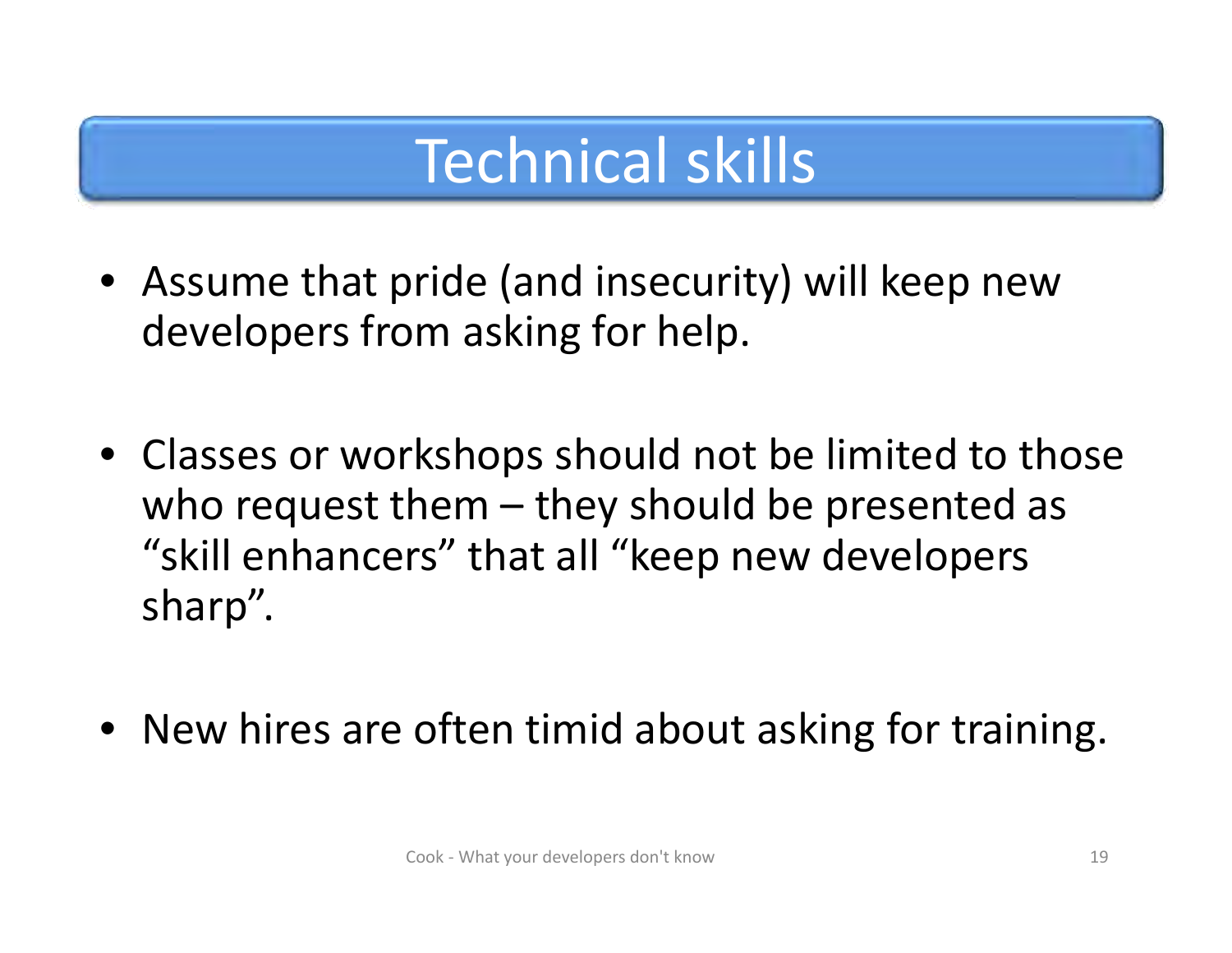# Two "must haves"

- A mentor program that is separate from the supervisory chain
	- The mentor should not even work for the same supervisor
- A peer review program that is not optional
	- Education/Training
	- Knowledge
	- Skill Enhancement
	- Sharing of ideas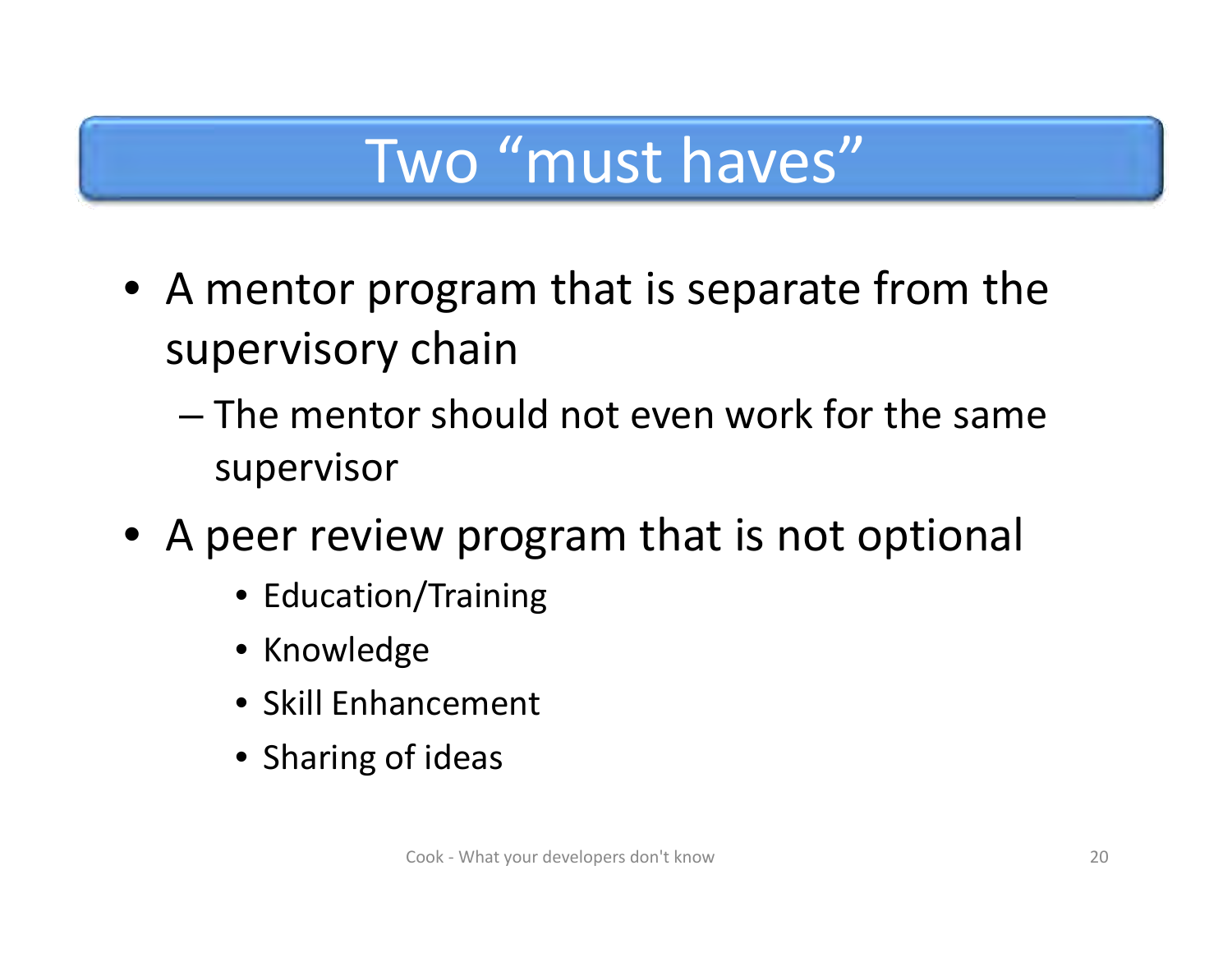# Why required skill classes?

- It's the old "If all you have is <sup>a</sup> hammer all problems look like nails" problem
- Many new graduates do not know what they don't know

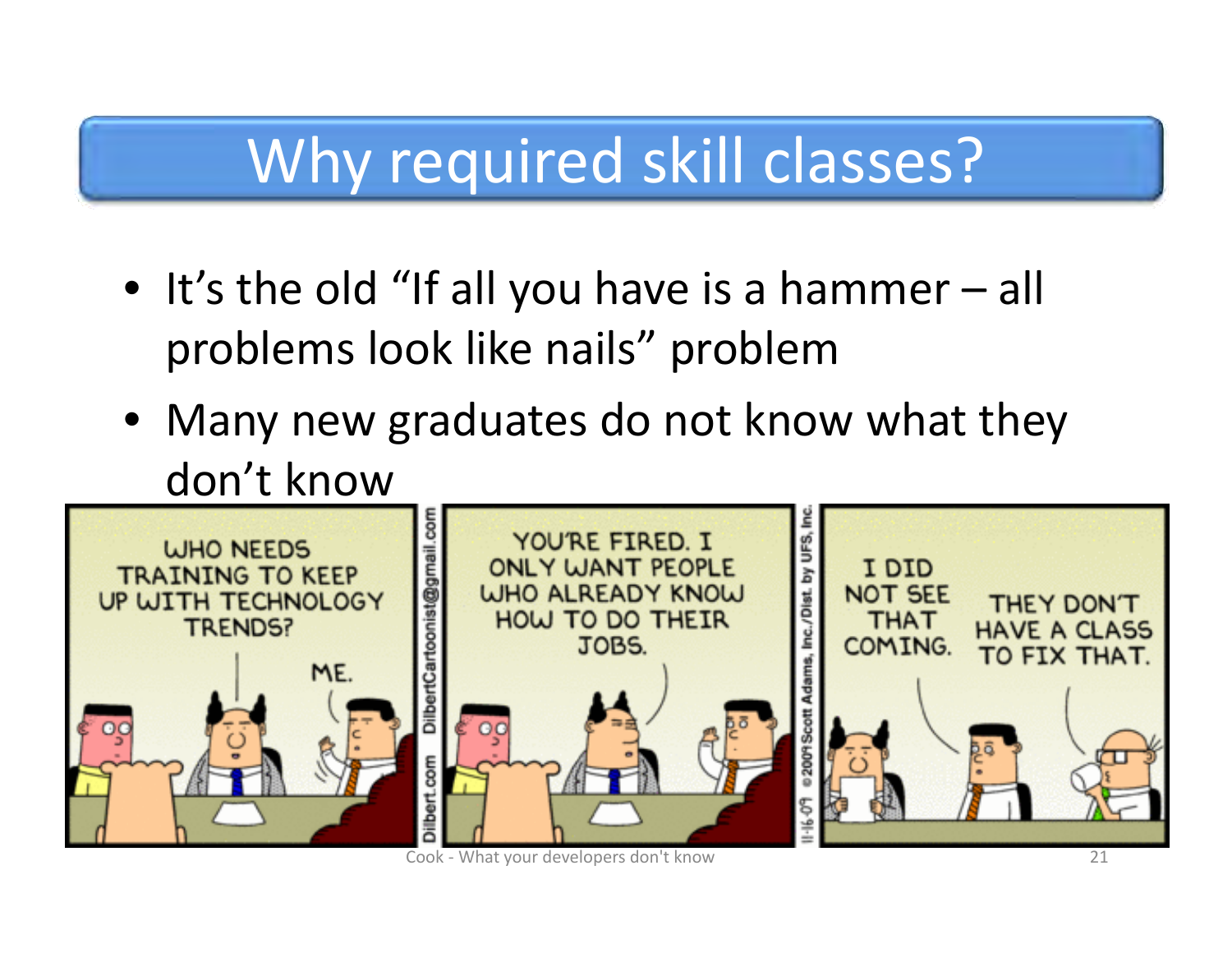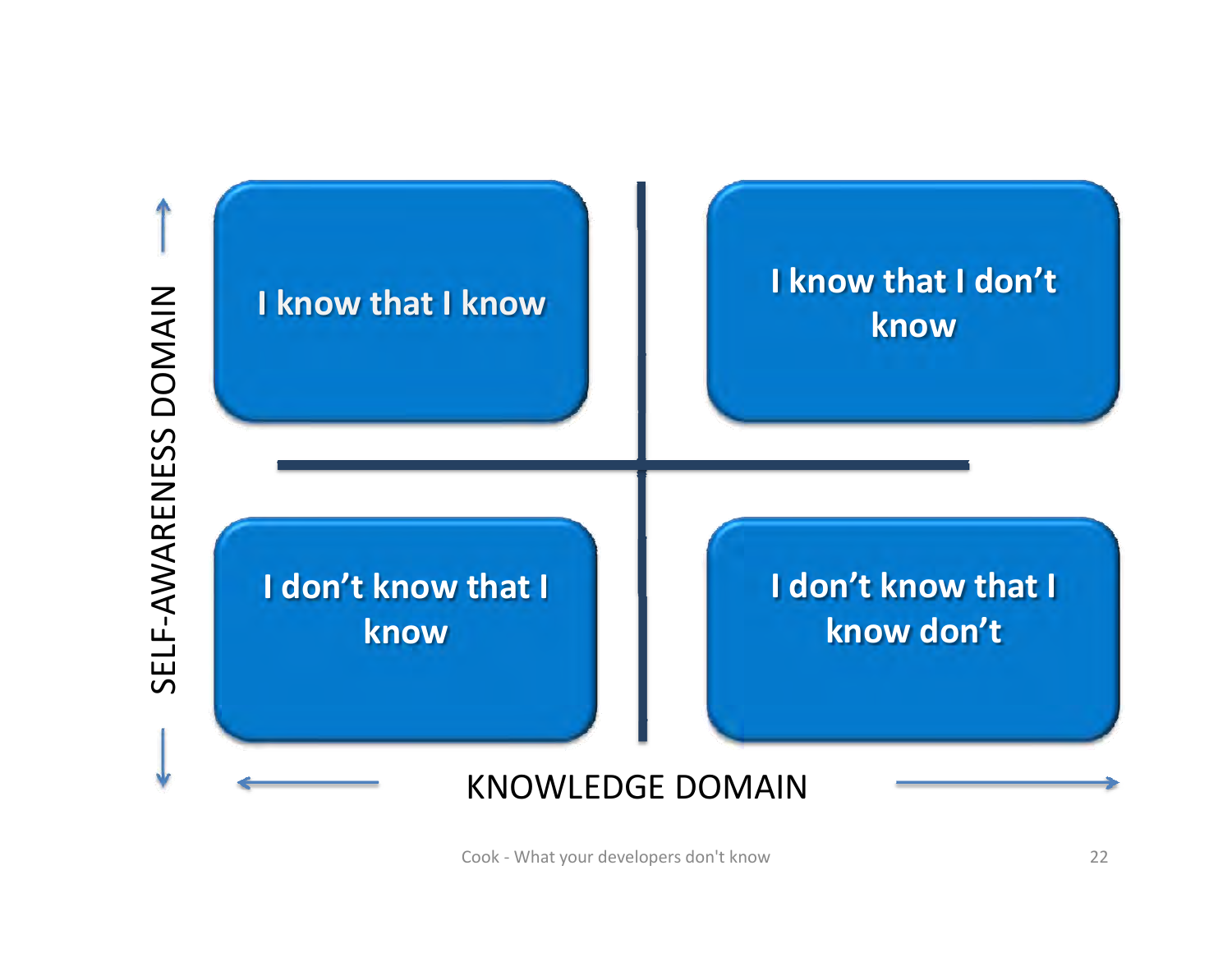

SELF-AWARENESS DOMAIN SELF‐AWARENESS DOMAIN

#### KNOWLEDGE DOMAIN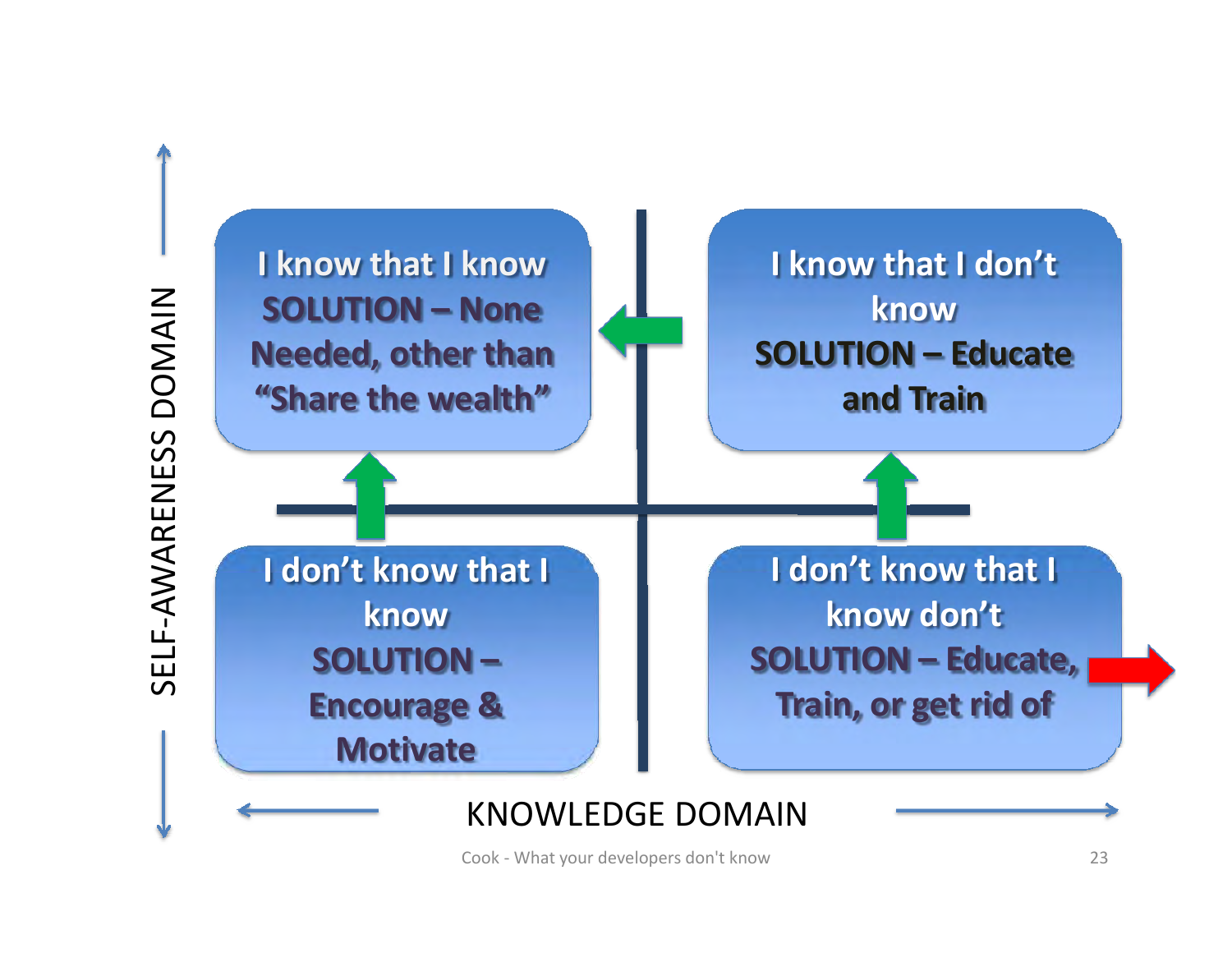# Combat the "newness" with

- Mentors
- Constructive and non‐supervisory feedback
- Opportunities to work with diverse group of developers
- Constructive teamwork with engineers who can effectively mentor, train, teach, and share, NOT just give busywork!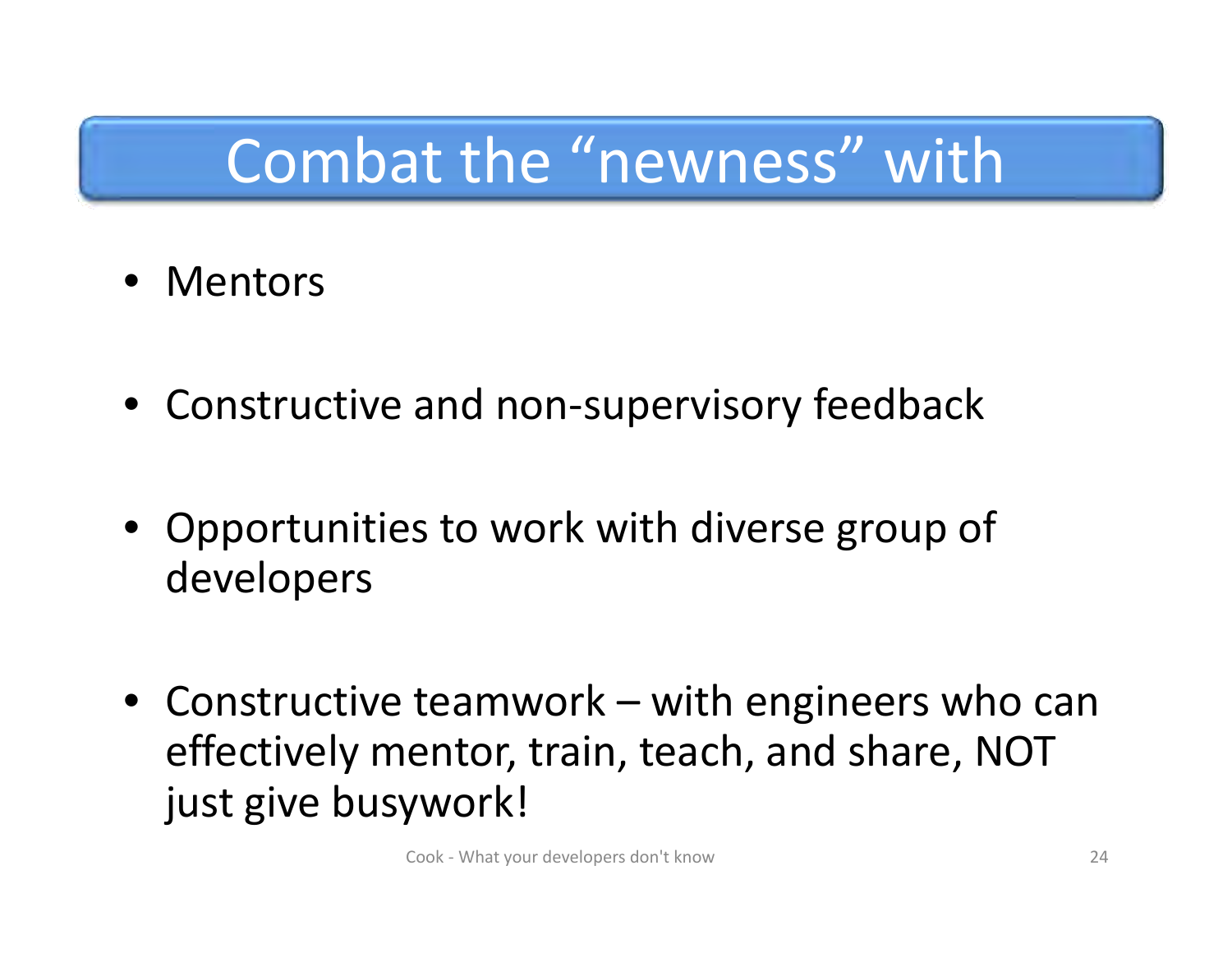# Also….

• Remember to leverage the skills of the new hires. Most have a new skill that older, more "experienced" developers might not have. It can be <sup>a</sup> two‐way street.



Cook ‐ Syncing with Technology: What are our new engineers being taught? 25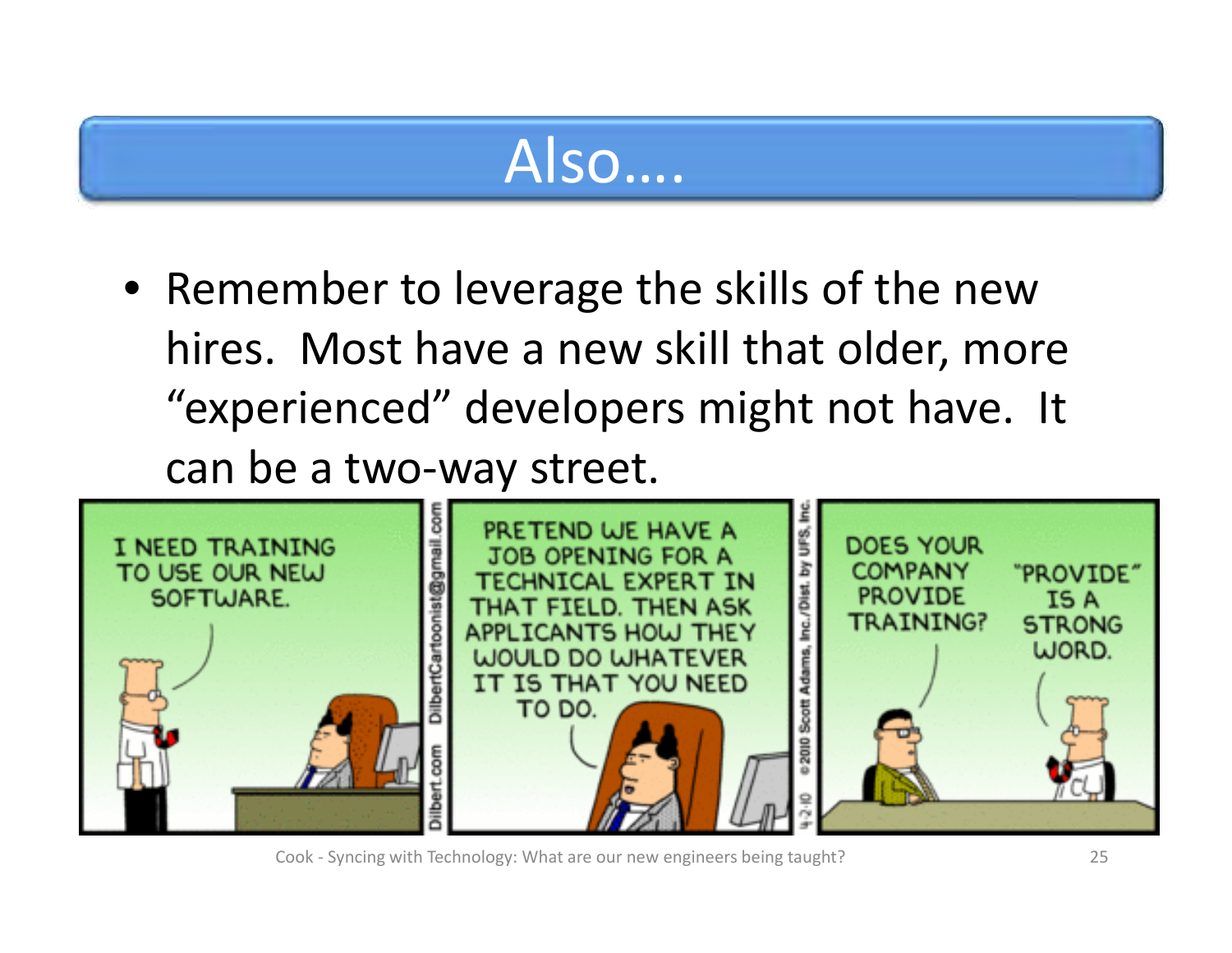# Final thoughts

- Think of new hires as "raw dough". All of the ingredients are already incorporated. All it needs is a warm, supportive environment.
- If there is not enough "heat", it stays dough. On the other hand, if there is too much "heat", it rises too quickly and you get poor results

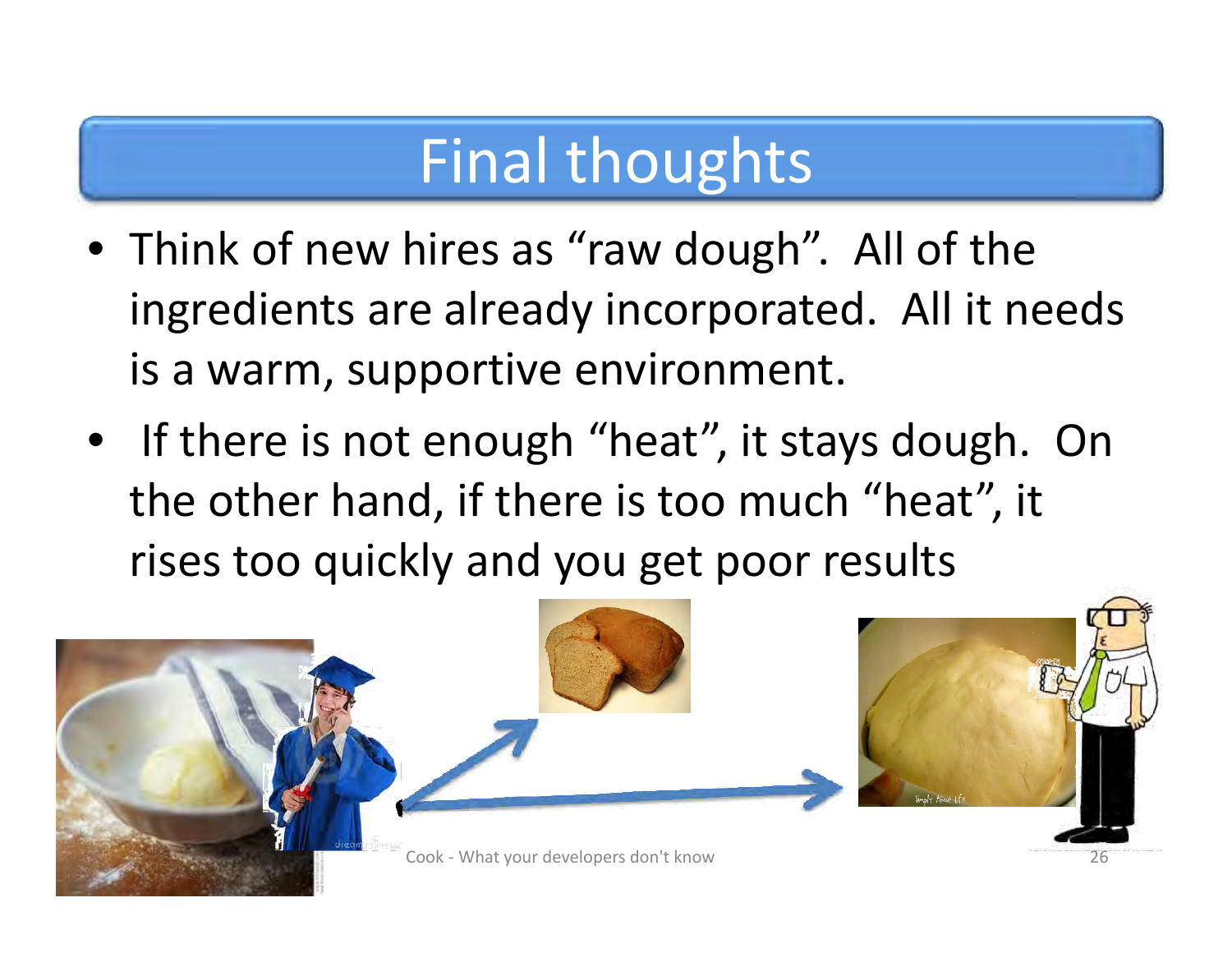